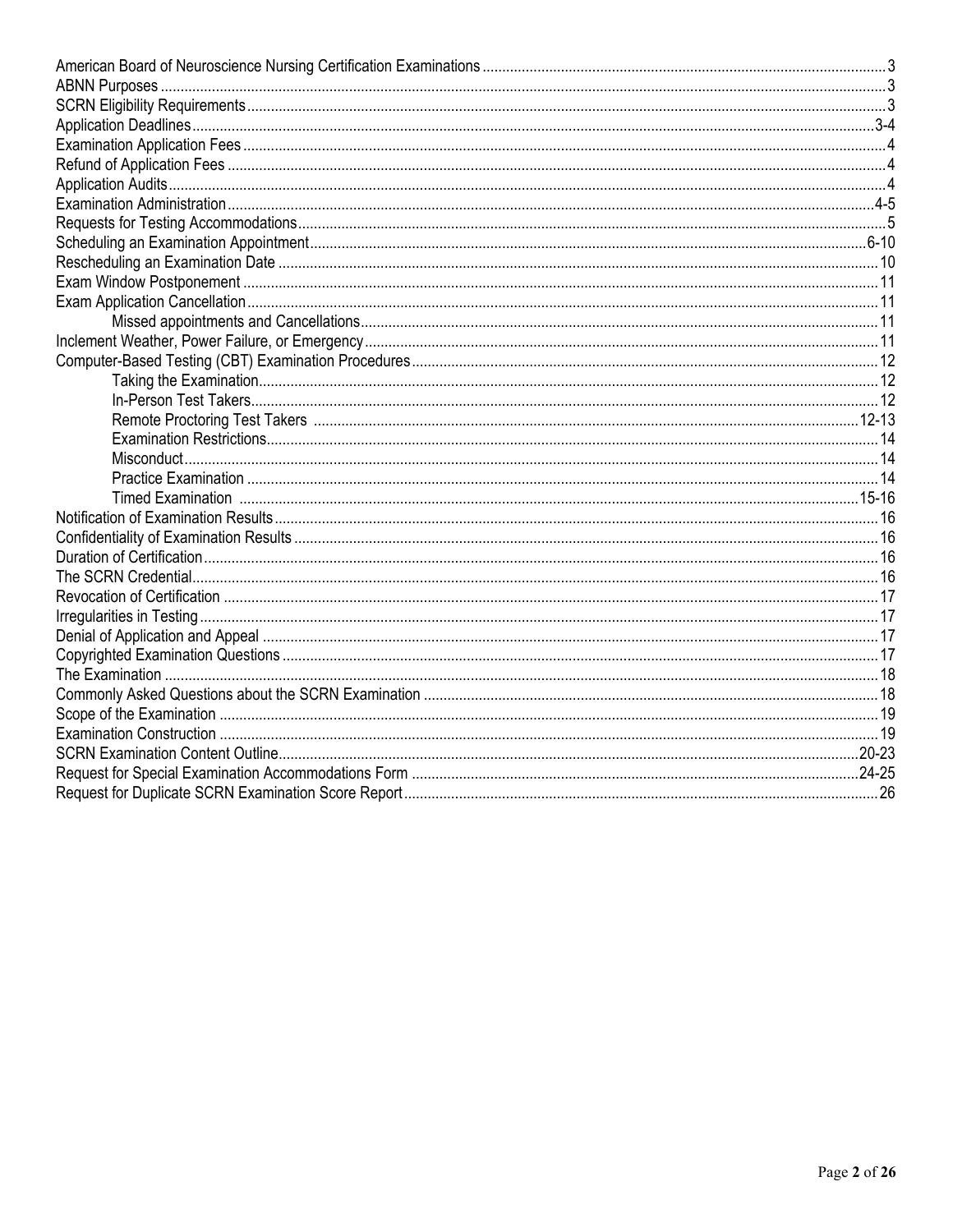## **American Board of Neuroscience Nursing Certification Examinations**

The American Board of Neuroscience Nursing (ABNN) is the independent, not-for-profit corporation established to design, implement and evaluate a certification program for professional nurses involved in the specialty practice of Neuroscience Nursing and its subspecialties. ABNN is solely responsible for the development, administration and evaluation of the certification programs. Neuroscience Nursing is the diagnosis and treatment of actual or potential patient and family responses to nervous system function and dysfunction across the healthcare continuum. The ABNN advances neuroscience nurses' practice and contributions to neurological health through certification of registered nurses.

Certification in Stroke Nursing is the formal recognition of the attainment and demonstration of a unique body of knowledge necessary for the practice of Stroke Nursing. In awarding the Stroke Certified Registered Nurse (SCRN) credential, ABNN recognizes nurses who demonstrate the attainment of this knowledge through successful completion of the certification examination or renewal recertification through the accumulation of continuing education credits consistent with established policies. The SCRN certification program was developed in 2013 to formally recognize professional achievement and to promote excellence in Stroke Nursing.

## **I. ABNN Purposes**

- Encourage the study of Neuroscience Nursing and its subspecialties
- Promote and advance the practice of Neuroscience Nursing through specialty certifications
- Determine minimum requirements for individuals who seek certification in Neuroscience Nursing and its subspecialties
- Conduct an examination for certification of qualified candidates
- Provide a mechanism for recertification in Neuroscience Nursing and its subspecialties

## **II. SCRN Eligibility Requirements**

- 1. The candidate must have current, unrestricted licensure as a Registered Nurse in the United States, Canada or in any of the U.S. Territories that grant licensure utilizing the U.S. State Board Test Pool Exam or National Council for Licensure Exam. Candidates from other countries will be considered if they meet a comparable licensure requirement and can read and understand the English Language. **All candidates for the SCRN exam will be subject to an audit to validate their current licensure.**
- 2. The candidate must be a professional nurse engaged in clinical practice or as a consultant, researcher, administrator or educator who has had one (1) year full-time (2,080 hours) of direct or indirect stroke nursing practice as a registered nurse within the three (3) years immediately preceding the time of application.
	- a. Direct Stroke Nursing practice is defined as involvement in the nursing process in a clinical setting where the nursing actions and judgments are focused on a particular individual, family or group of individuals where there is continuing professional responsibility and accountability for the outcomes of these actions.
	- b. Indirect Stroke Nursing practice is defined as involvement that includes time spent in clinical supervision of students and/or staff, research or consultation.
- 3. The candidate must complete the online SCRN certification application and submit it with the appropriate fee, all of which must be received by the ABNN Office prior to the application deadline.
- 4. The ABNN does not discriminate against candidates for certification on the basis of age, race, religion, sex, national origin, marital status, sexual orientation, disability, or gender identity.

If you have any questions regarding eligibility, please email info@abnncertification.org

## **III. Application Deadlines**

Applications for each exam administration and the applicable fee **must be submitted** online at www.abnncertification.org by no later than 5:00 p.m. (Central time) by the deadlines listed below:

| <b>Application Deadline</b> | <b>Exam Window Begin Date</b> | <b>Exam Window End Date</b> |
|-----------------------------|-------------------------------|-----------------------------|
| January 13, 2022            | February 1, 2022              | February 28, 2022           |
| April 7, 2022               | May 1, 2022                   | May 31, 2022                |
| August 11, 2022             | September 1, 2022             | September 30, 2022          |

Candidates are encouraged to submit the application and fee online well in advance of the deadline to allow time to supply any additional required information noted during the application review process. ABNN reserves the right to request additional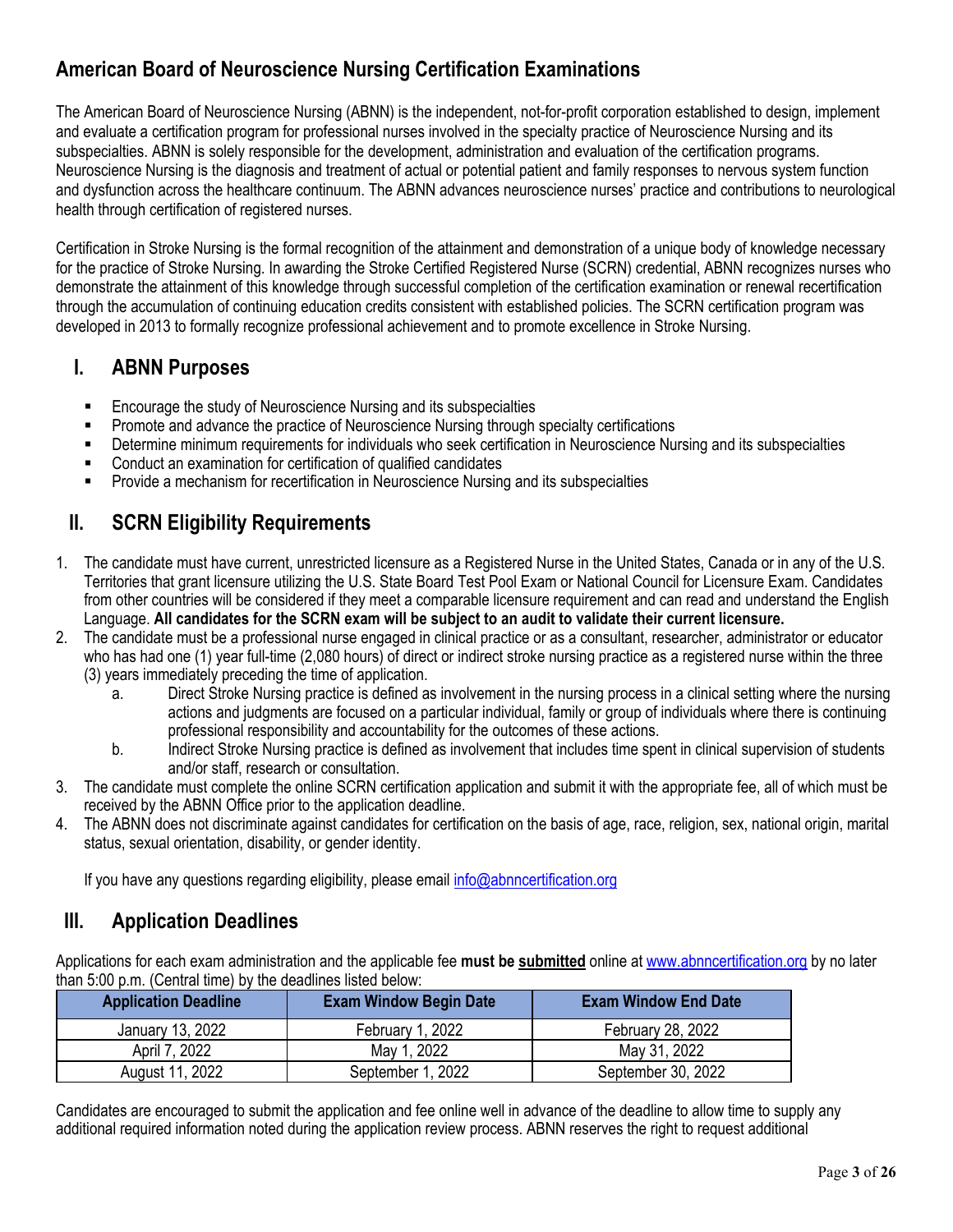documentation to verify experience eligibility. Deficiencies cannot be corrected after the deadline. If paying by check, complete the application online, hit "Pay via Check" and mail the check including all of the information below:

Payable to: ABNN Address: PO Box 3781 Oak Brook, IL 60522 Amount: (see Fees section below) Applicant Name: Reference Number: (listed on application)

**Faxed applications will not be accepted under any circumstances**. Candidates should keep a copy of the application for their records. If you need assistance completing the forms, or have questions about the status of your application, contact ABNN toll-free at 888/557-2266.

## **IV. Examination Application Fees**

If paying by credit card:

| <b>ANN M</b><br>ember:<br>Mei | のへへ<br>აასს |
|-------------------------------|-------------|
| aher:                         | $\sqrt{2}$  |
| NO                            | \$400       |

If paying by check:

| .<br>--------                                             |                     |
|-----------------------------------------------------------|---------------------|
| <b>ANN Member:</b><br>to ABNN)<br>navahle<br>uneck hr     | 0.005<br>∍ ∙0ປ∠⊾    |
| <b>ABNN</b><br>Non<br>-member:<br>(check<br>pavable<br>to | $\sqrt{2}$<br>\$425 |

## **V. Refund of Application Fees**

A candidate who has not scheduled their examination date and location with the testing company who wishes to cancel their examination application must contact the ABNN office **7 days prior to the exam eligibility end date**. Exam withdrawals **received** by the ABNN office at least 7 days prior to the exam eligibility end date will receive a refund of their application fee minus a **\$100** administrative fee. **Please note:** If a candidate has already scheduled their examination date and location with the testing company, the candidate will not be eligible for a refund. An applicant who does not complete the audit process will not receive a refund.

## **VI. Application Audits**

ABNN randomly audits 5% of certification applications. If selected for audit, the candidate's supervisor submitted on the application will receive an email to verify their work experience. Candidates will also need to upload their RN licensure in the system. Other applications may be audited at the discretion of the ABNN Board. Failure to provide requested documentation for an audit will result in the denial of the candidate's application. No refunds will be given for a candidate that does not complete the audit.

## **VII. Examination Administration**

ABNN contracts with PSI Services to provide examination services. PSI carefully adheres to industry standards for development of practice-related, criterion-references examinations to assess competency and is responsible for administering the SCRN exam and scoring and reporting examination results.

The SCRN exam is offered during three exam windows each year in computer-based testing (CBT) format. Examinations are delivered by computer at approximately 300 PSI test centers located throughout the United States and internationally. For a current list of sites visit: https://test-takers.psiexams.com/abnn. Please note that you will be unable to register for a testing site until you have submitted and received confirmation of your completed online exam application by ABNN.

The CBT exam will be offered during the following windows:

- **February 1–28**
- May 1–31
- September 1–30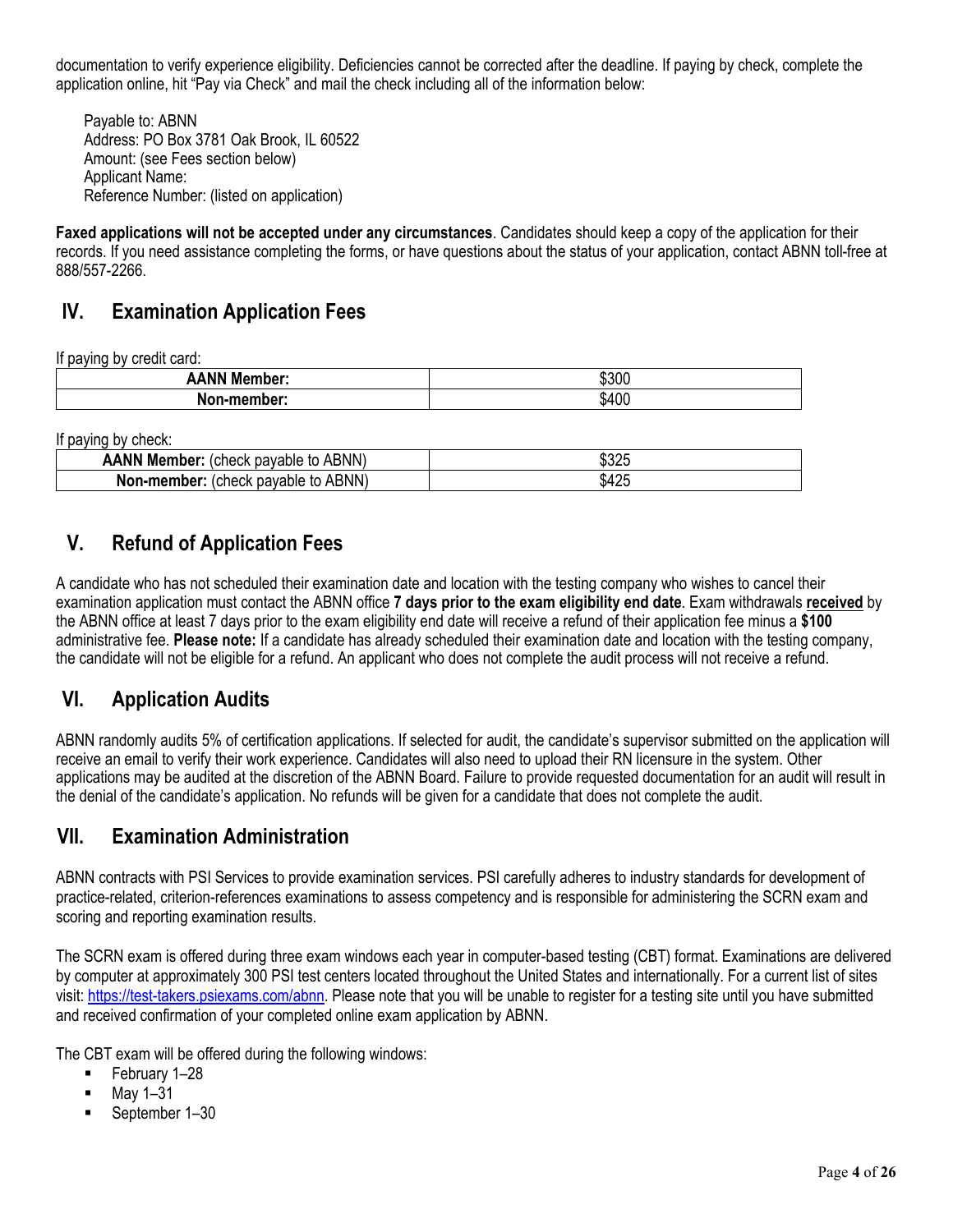The examination is administered by appointment only. Appointment starting times may vary by location. Evening and Saturday appointments may be scheduled based on availability. Available dates will be indicated when scheduling your examination. Candidates are scheduled on a first-come, first-served basis.

Examinations will not be offered on the following U.S. holidays:

- New Year's Day
- **Martin Luther King Jr. Day**
- **Memorial Day**
- Independence Day
- Labor Day
- Thanksgiving Day (and the following Friday)
- **-** Christmas Eve
- Christmas Day

## **VIII. Requests for Testing Accommodations**

PSI complies with the Americans with Disabilities Act and strives to ensure that no individual with a disability— as defined by the ADA as a person who has a physical or mental impairment that substantially limits one or more major life activities, a person who has a history or record of such an impairment, or a person who is perceived by others as having such an impairment—is deprived of the opportunity to take the examination solely by reason of that disability. PSI will provide reasonable accommodations for candidates with disabilities, except where it may fundamentally alter the examination, influence the examination results, or result in an undue burden. Candidates requesting special accommodations must complete the online PSI Accommodations form to schedule their examination once completing the online exam application: https://psi-cdexp.zendesk.com/hc/en-us/requests/new?ticket\_form\_id=360000991112

- 1. Wheelchair access is available at all established test centers. Candidates must advise PSI at the time of scheduling that wheelchair access is necessary.
- 2. Candidates with visual, sensory, physical or learning disabilities that would prevent them from taking the examination under standard conditions may make a request for special accommodations and arrangements which will be reviewed by PSI.

Verification of the disability and a statement of the specific type of assistance needed must be submitted online at least 45 calendar days prior to your desired examination date by completing PSI's online form: https://psi-cdexp.zendesk.com/hc/enus/requests/new?ticket\_ form\_id=360000991112. Attach the Documentation of Disability-Related Needs form (which must be completed by an appropriate licensed professional) with your online request. PSI will review the submitted forms and will contact you regarding the decision for accommodations.

Accommodations for Remote Proctoring will follow the same process as above. If the accommodation request would compromise the examination security, the candidate will be directed to an in-person testing location.

For Exam Accommodations questions/concerns, please call 1-800-367-1565 ext. 6750 Monday through Friday, 8 a.m. to 5 p.m. CST.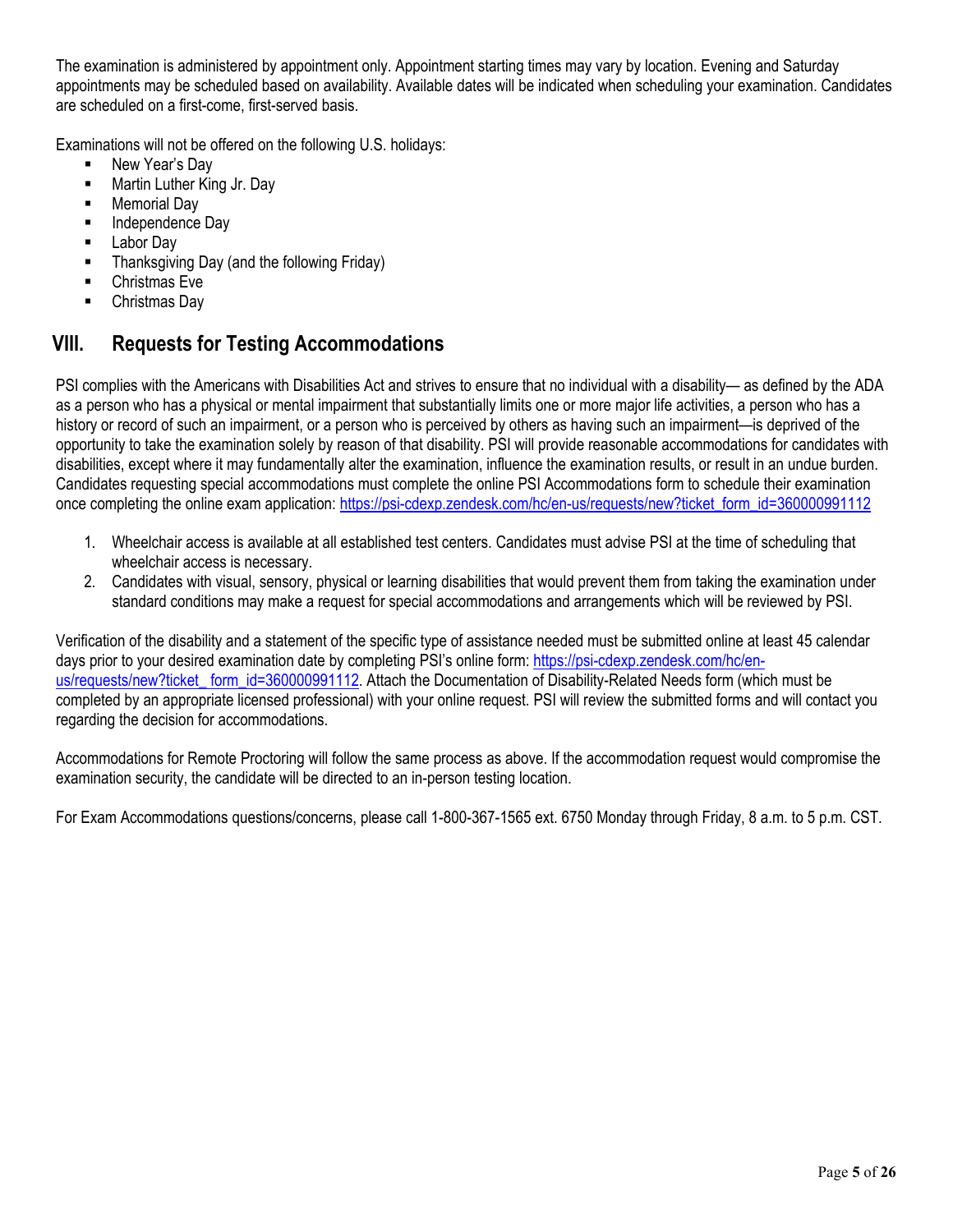## **IX. Scheduling an Examination Appointment**

After you have registered for the examination and received notification of your eligibility by email and/or letter, you may schedule the examination by one of the following methods:

**Schedule online:** Schedule a testing appointment online at any time by using PSI's Online Application/Scheduling service at https://test-takers.psiexams.com/abnn*.* To use this service follow these steps: Go to https://test-takers.psiexams.com/abnn and select "Begin Scheduling". Follow the simple step-by-step instructions to choose your examination program and register for the examination.

Please view the **Scheduling FAQ** document on the ABNN website for detailed instructions on how to schedule your exam online.

**Schedule by email:** Email PSI at ABNNSupport@psionline.com with your name, PSI ID# (located in your Certification Center), requested schedule dates and preferred testing site. PSI will contact you within 24-48 hours when scheduling via email.

**Schedule by phone:** Call PSI toll-free at 1-855-340-0087 to schedule an examination appointment from 7:00 a.m. to 9:00 p.m. (Central Time) Monday through Thursday, 7:00 a.m. to 7:00 p.m. on Fridays, and 8:30 a.m. to 5:00 p.m. on Saturdays.

When you contact PSI to schedule an appointment, please be prepared to confirm a date and location for testing and to provide your name and candidate identification number (from PSI's email scheduling notice). All individuals are scheduled on a first-come, firstserved basis.

#### **HOW TO BOOK THE EXAM**

- **1.** You will receive an eligibility email from ABNN. Select the link imbedded in the email or select the following URL: https://testtakers.psiexams.com/abnn.
- **2.** Select **TESTS** to create an account.

|                                                          | CONTACT US <b>O</b> HELP |  |
|----------------------------------------------------------|--------------------------|--|
| Testing<br>Excellence<br>psi<br><b>Program</b> mfo Tests |                          |  |
| <b>Overview</b><br>  FAQs                                |                          |  |

**3.** Select the Examination. You are ready to create an account. Select **LOGIN/REGISTER**.

| To continue the booking process and schedule your test, you must login or create an account. | <b>LOGIN/REGISTER</b> |
|----------------------------------------------------------------------------------------------|-----------------------|
|                                                                                              |                       |

- **4.** You will be prompted to **CREATE AN ACCOUNT** with PSI.
	- The first and last name must be the same as you provided on your ABNN application and match exactly with your current, valid, government-issued ID.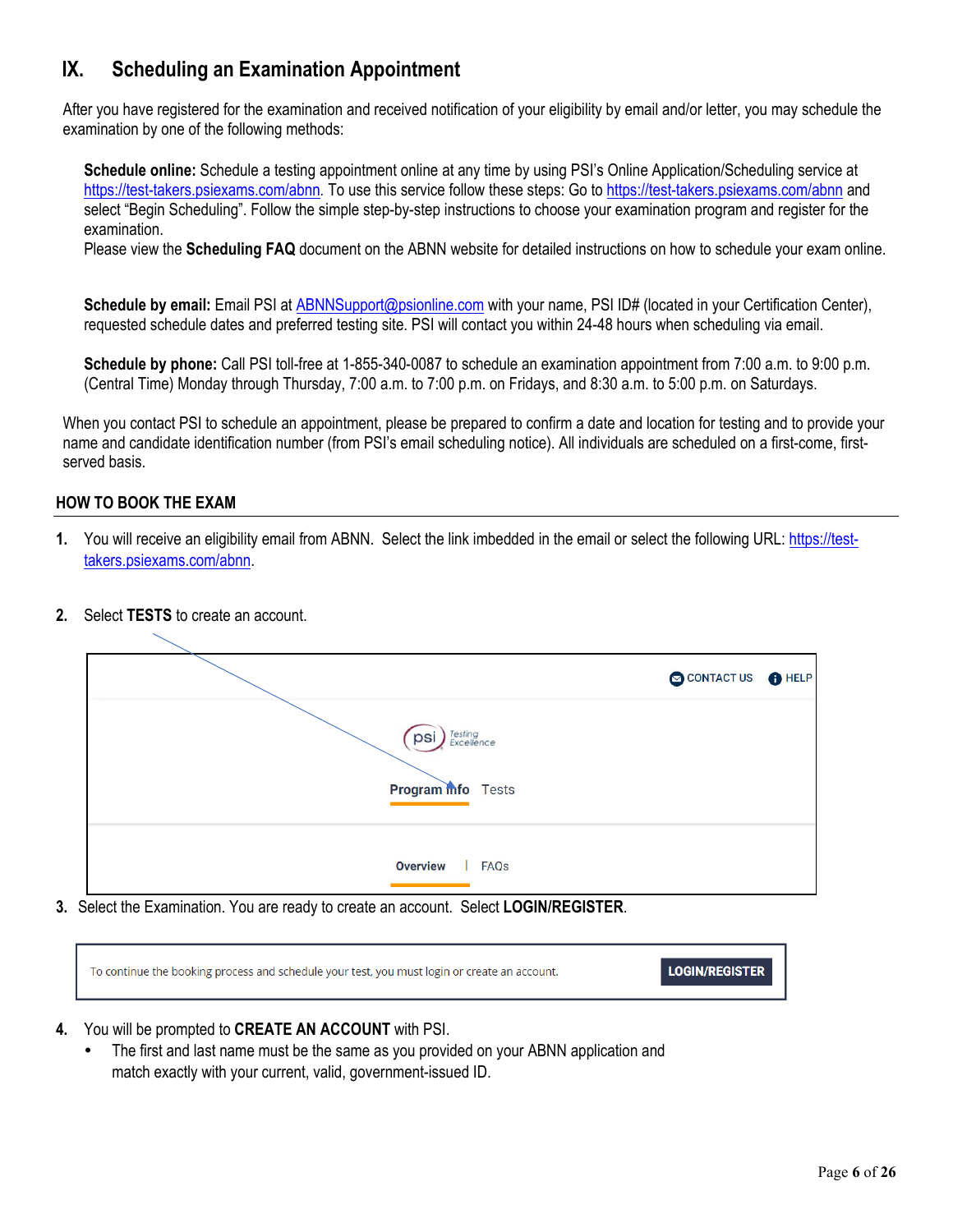| $ID*$              |                                                                                                          |
|--------------------|----------------------------------------------------------------------------------------------------------|
|                    |                                                                                                          |
| First Name*        | Last Name *                                                                                              |
| Middle Name        | Generation                                                                                               |
| Email $*$          |                                                                                                          |
| Password *         | Your password must contain:<br>• At least one capital letter A-Z<br>• At least one lower case letter a-z |
|                    | • At least one number 0-9                                                                                |
| Confirm Password * | • At least one special character !@#V\$%V^&V*<br>• At least 8 and up to 32 characters                    |

**5.** Select your test format: **Test Center** or **Remote Online Proctored**

| <b>Modality</b>       |                               |
|-----------------------|-------------------------------|
|                       |                               |
| <b>Site Proctored</b> | <b>Atlas Remote Proctored</b> |
| <b>SELECTED</b>       | <b>SELECT</b>                 |

**Scheduling at a Test Center** *If Online Remote Proctored is selected, go to STEP 9.*

**6.** If **Test Center** is selected, enter the **"City or Postal Code"** and select **FIND.**

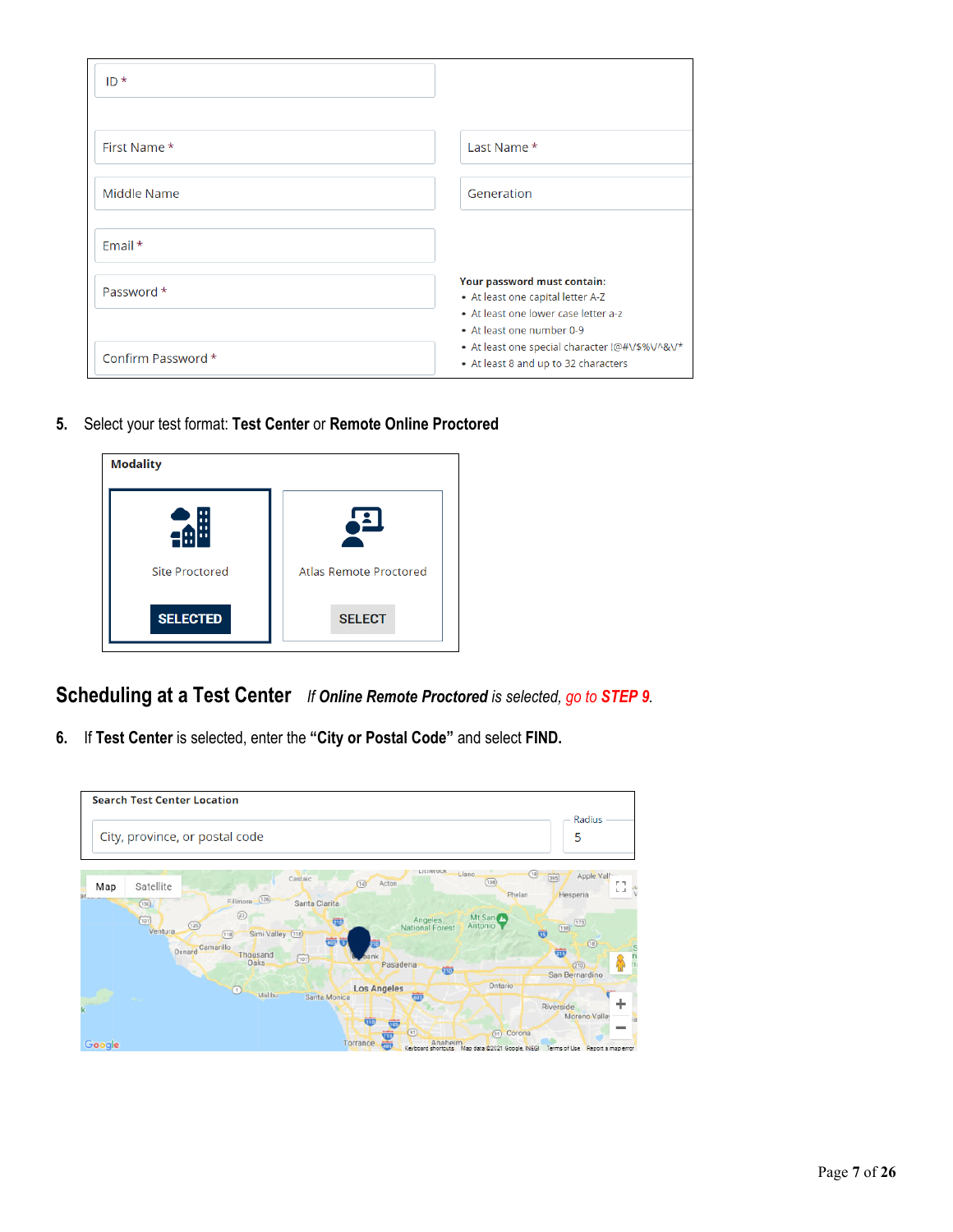**7.** Select a date and time to book an appointment. **Choose a Date and Time** 

| K   |                | $\rm{>}$<br>October 2021 |           |                |     |                |          | <b>Time slots available for</b><br><b>October 08, 2021</b> |
|-----|----------------|--------------------------|-----------|----------------|-----|----------------|----------|------------------------------------------------------------|
| Sun | Mon            | Tue                      | Wed       | Thu            | Fri | Sat            | 08:00 AM |                                                            |
|     |                |                          |           |                | 1   | $\overline{2}$ | 01:30 PM |                                                            |
| 3   | $\overline{4}$ | 5                        | 6         | $\overline{7}$ | 8   | 9              |          |                                                            |
| 10  | 11             | 12                       | 13        | 14             | 15  | 16             |          |                                                            |
| 17  | 18             | 19                       | 20        | 21             | 22  | 23             |          |                                                            |
|     |                |                          |           |                |     |                |          |                                                            |
| 24  | 25             | 26                       | 27        | 28             | 29  | 30             |          |                                                            |
| 31  |                |                          |           |                |     |                |          |                                                            |
|     |                |                          | Available | Selected       |     |                |          |                                                            |
|     |                |                          |           |                |     |                |          |                                                            |

**8.** You will receive a message confirming the Test Center, booked date, and booked time. Please review the booking before selecting **CONFIRM**. Once your booking is confirmed, select **DONE.**

| <b>Booking Confirmed!! P</b> Print Confirmation |             |               |
|-------------------------------------------------|-------------|---------------|
| Email Address:                                  | Home Phone: | Office Phone: |
| asingla81@psionline.com                         | 111224444   | 2221112345    |

## **Scheduling via Remote Proctor**

**9.** If **Online Remote Proctoring** was selected, enter the **"Country and Timezone"** and select **NEXT**.

| <b>Select Timezone:</b><br>- Select Country * - |        | M        |               |              |
|-------------------------------------------------|--------|----------|---------------|--------------|
| <b>United States</b>                            | $\sim$ | Timezone |               | $\checkmark$ |
|                                                 |        |          | <b>CANCEL</b> | <b>NEXT</b>  |
|                                                 |        |          |               |              |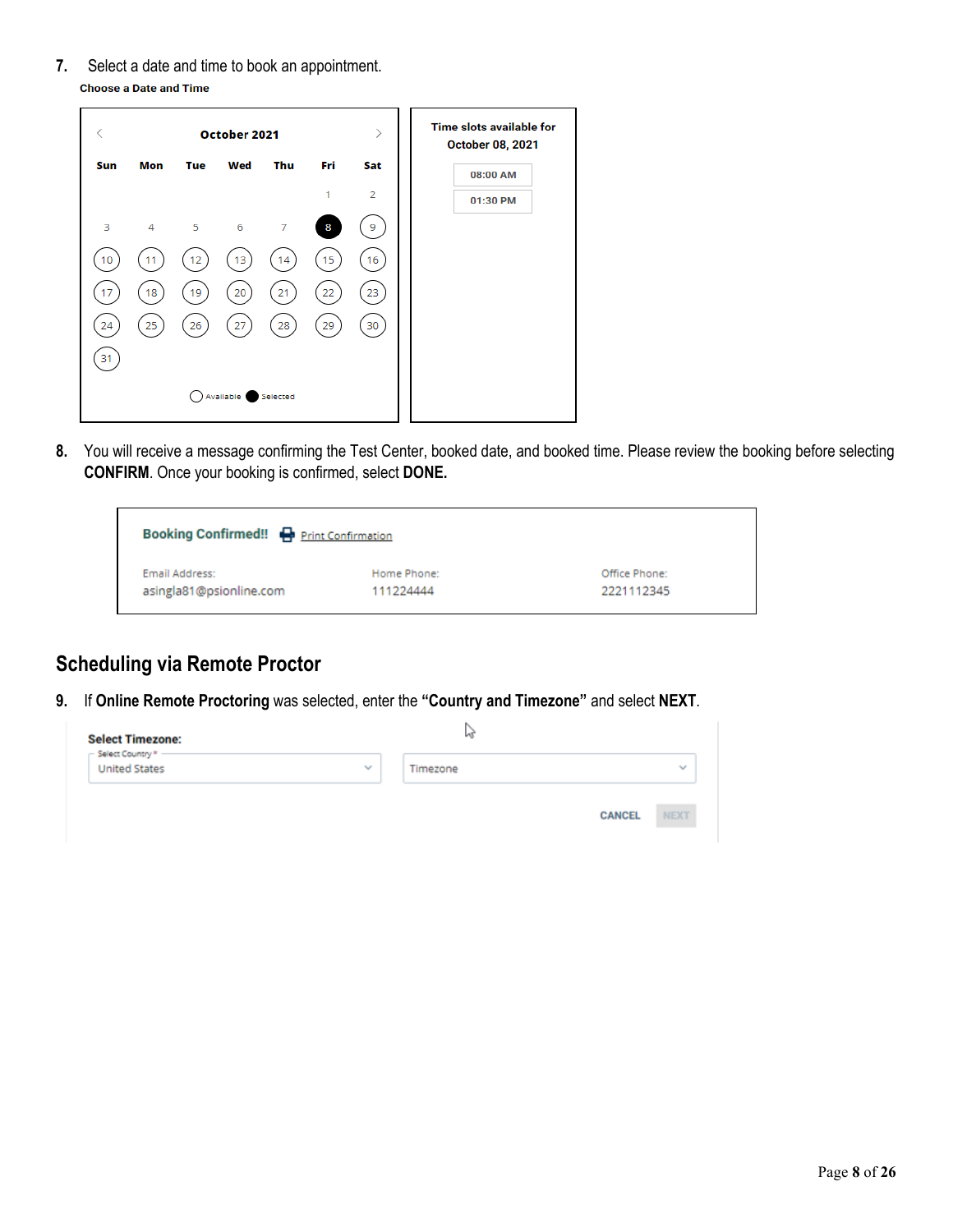#### **10.** Select a date and time to book an appointment to take the test.

#### **Book Your Test:**

C (UTC: -08:00) Pacific Time (America/Los\_Angeles) Change Timezone

#### **Choose a Date and Time**



CANCEL NEXT

**11.** You will receive a message confirming the test format, booked date, and booked time. Please review the booking before selecting **CONFIRM.** Once your booking is confirmed, select **DONE.**

| Email Address:                                                                                     | Home Phone: | Office Phone:                             |
|----------------------------------------------------------------------------------------------------|-------------|-------------------------------------------|
| asingla81@psionline.com                                                                            | 111224444   | 2221112345                                |
|                                                                                                    |             | By continuing, you agree to The Company's |
| Wednesday, October 06, 2021                                                                        |             | Conditions of Use And Privacy Notice.     |
| 5:30 PM Pacific Time                                                                               |             | <b>CONFIRM</b>                            |
| Before taking your remote online proctored exam, please check system<br>compatibility - click HERE |             | じ                                         |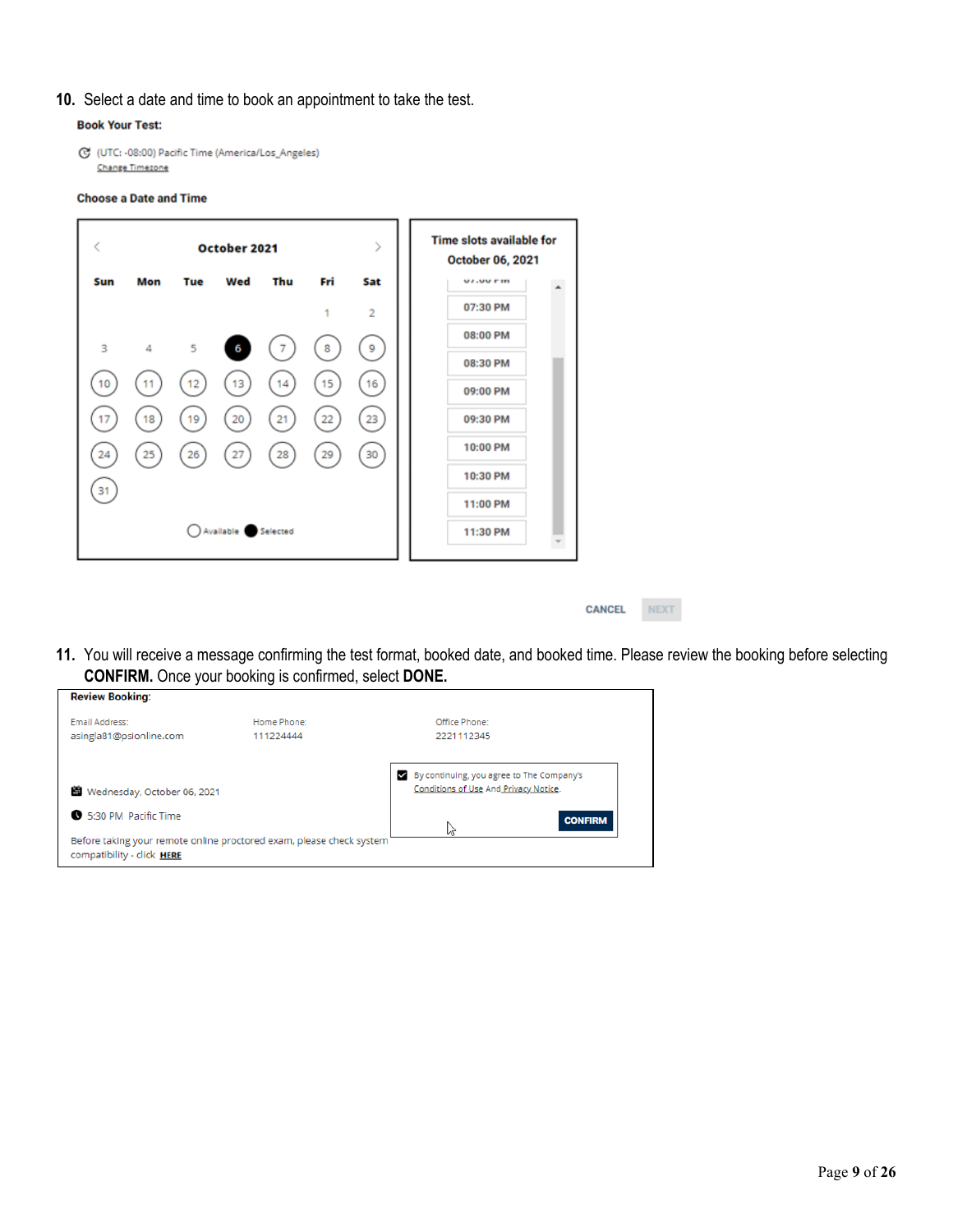**12.** Your booking will now display in your account. You will be able to **LAUNCH** your test within 30 minutes of your booked test time. **IMPORTANT: BE SURE TO CHECK THE COMPATIBILITY OF YOUR COMPUTER**

to include Audio/Video Check, Webcam Check and System Check. Prior to testing, click **HERE** in your account.

| Bookings: <sup>@</sup>                                                                            |  |
|---------------------------------------------------------------------------------------------------|--|
| 1 DAYS 0 HOURS 22 MINUTES UNTIl test                                                              |  |
| Wednesday, October 06, 2021<br>Add to Calendar v                                                  |  |
| 5:30 PM-Pacific Time                                                                              |  |
| Print Receipt                                                                                     |  |
| More Information                                                                                  |  |
| Before taking your remote online proctored exam, please check system compatibility - click HERE   |  |
| <b>Online Proctored (Live).</b><br>LAUNCH<br>Click the Launch button at your scheduled test time. |  |

By not starting your test within 15 minutes after your booked time, you forfeit your test fee or test eligibility. Fees and test eligibilities are non-refundable. If you have any questions regarding your compatibility check, or if you experience issues launching your test, you may contact PSI's technical support team at (844) 267-1017.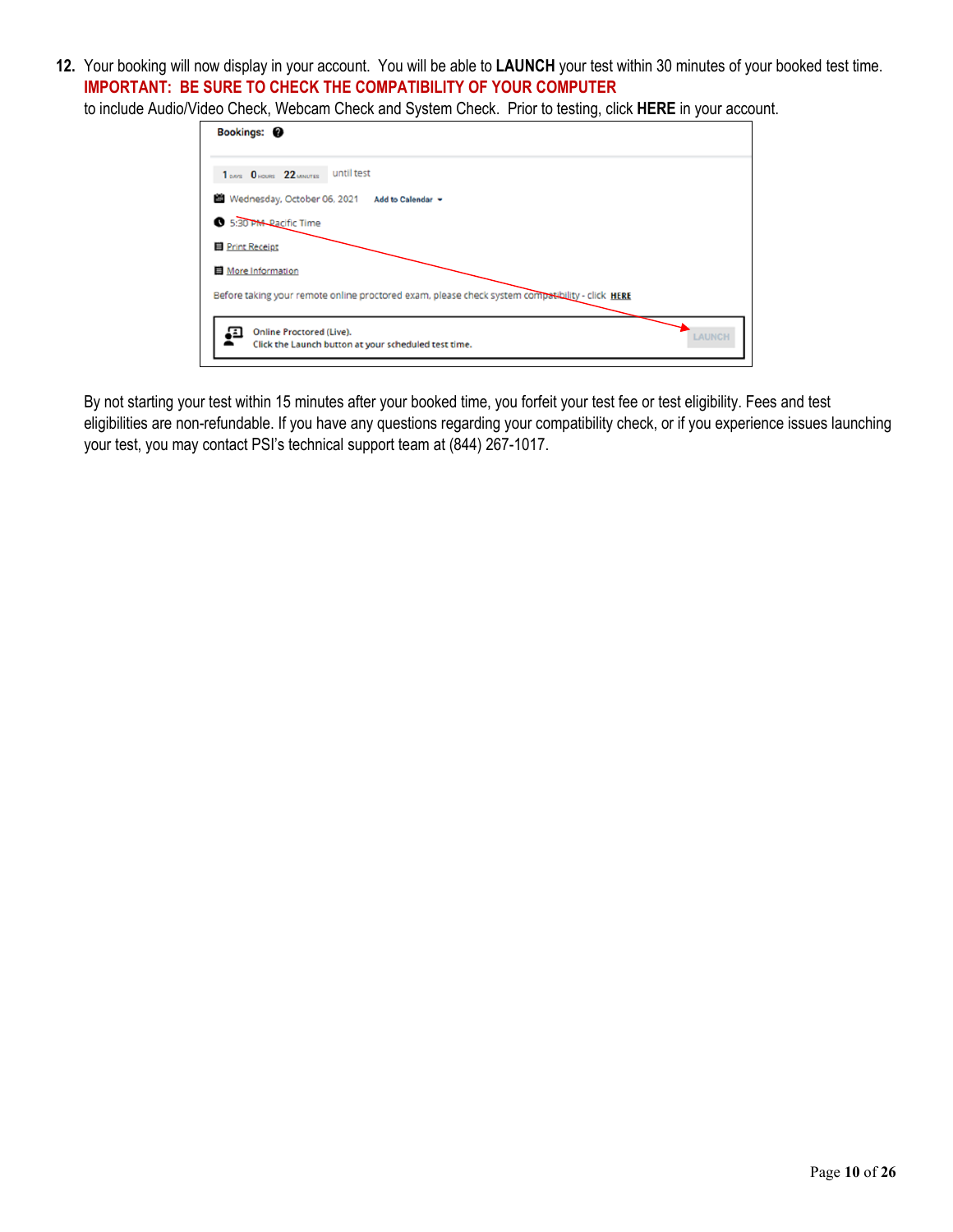## **X. Rescheduling an Examination Date**

If you have already scheduled your date and time for the exam, you may reschedule your appointment ONCE at no charge to a date within your eligibility window by calling PSI online at https://test-takers.psiexams.com/abnn or by calling 1-855-340-0087 at least 2 business days prior to your scheduled appointment. The following schedule applies:

| If your examination is scheduled on | You must call PSI by 3:00 p.m. Central time to reschedule |  |  |
|-------------------------------------|-----------------------------------------------------------|--|--|
|                                     | the examination by the previous                           |  |  |
| Monday                              | Wednesday                                                 |  |  |
| Tuesday                             | Thursday                                                  |  |  |
| Wednesday                           | Friday                                                    |  |  |
| Thursday                            | Monday                                                    |  |  |
| Friday/Saturday                     | Tuesday                                                   |  |  |

## **XI. Exam Window Postponement**

Candidates may not extend or postpone their exam eligibility window. If you do not complete the exam before your eligibility window expires, you will be required to submit a new application and pay all associated fees.

## **XII. Exam Application Cancellation**

If you have applied to take the SCRN examination and have not scheduled the exam date and location, and you need to cancel the application, please contact ABNN at info@abnncertification.org.

Withdrawal requests received by the ABNN office **at least 7 days** prior to the exam eligibility end date will receive a refund of their application fee minus a \$100 administrative fee. Examination withdrawals received by the office fewer than 7 days prior to the exam eligibility end date will **receive no refund.**

#### *Missed Appointments and Forfeitures*

You will forfeit your examination registration and all fees paid to take the examination under the following circumstances:

- You do not complete the audit, if selected.
- You wish to reschedule an examination but fail to contact PSI at least 2 business days prior to the scheduled testing session.
- You do not sit during your exam eligibility period.
- You appear more than 15 minutes late for an examination.
- You fail to report for an examination appointment.

A new, complete application and examination fee are required to reapply for examination.

## **XIII. Inclement Weather, Power Failure, or Emergency**

In the event of inclement weather or unforeseen emergencies on the day of an examination, PSI will determine whether circumstances warrant the cancellation and subsequent rescheduling of an examination. The examination will usually not be rescheduled if the test center personnel are able to open the test center.

Visit the www.psionline.com/openings website prior to the examination to determine if PSI has been advised that any test centers are closed. Every attempt is made to administer the examination as scheduled; however, should an examination be canceled at a test center, all scheduled candidates will receive notification following the examination regarding rescheduling or reapplication procedures.

If power to a test center is temporarily interrupted during an administration, your examination will be restarted. The responses provided up to the point of interruption will be intact, but for security reasons, the questions will be scrambled.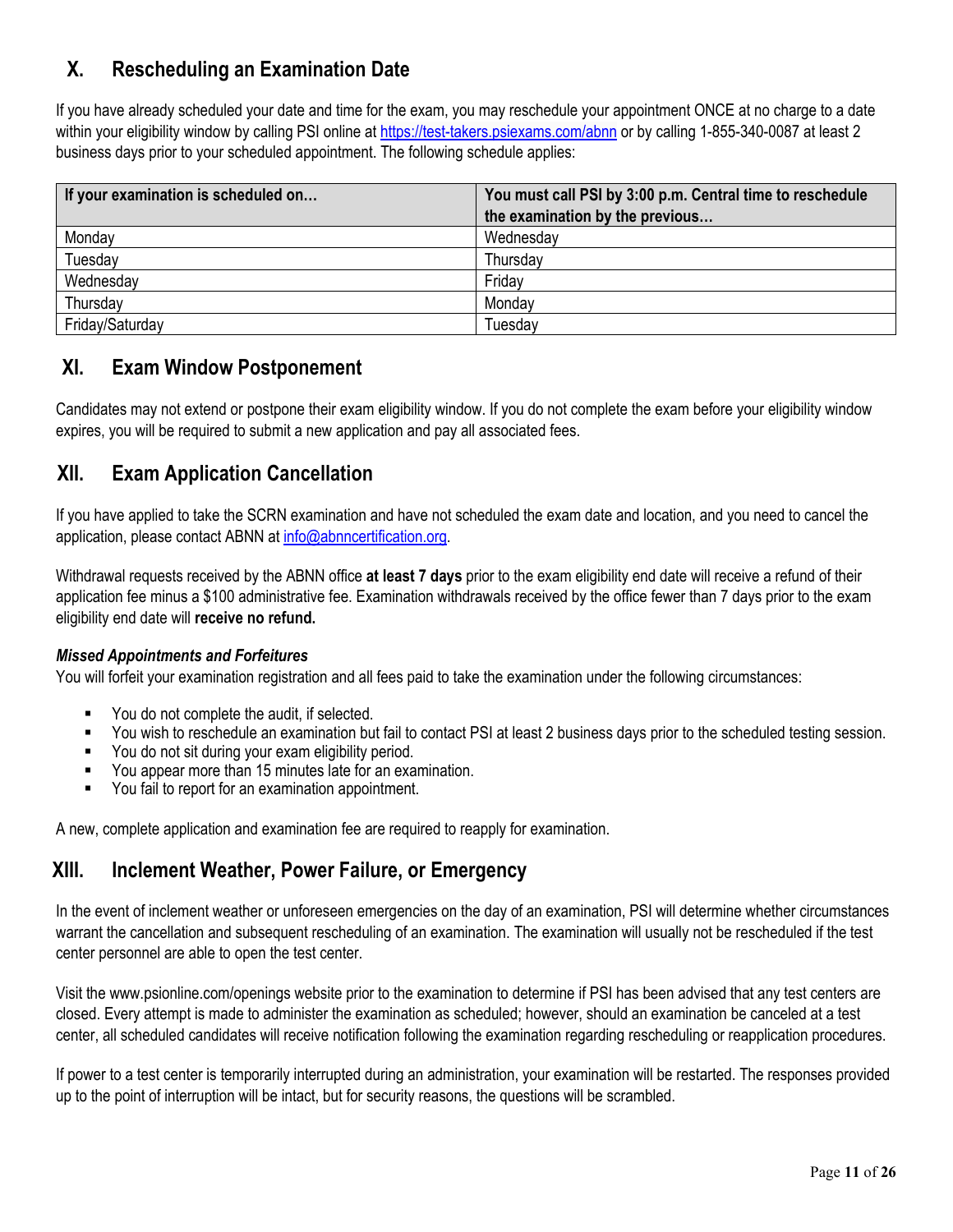## **XIV. Computer-Based Testing (CBT) Examination Procedures**

### *Taking the Examination*

Your examination will be given by computer at a PSI test center or via Live Remote Proctoring (LRP). LRP is a safe, secure, and convenient way to schedule and sit for your CNRN or SCRN examination from your home, office, or other secure location using their own computer, rather than going to a testing center. The remote proctoring option means that a remote proctor is actively watching the candidate during the time of the test administration in order to safeguard the exam integrity and validity. This is similar to the role of a proctor during an in-person exam at a testing center. You do not need any computer experience or typing skills to take your examination. For in-person candidates, For LRP candidates, please see additional information and processes below.

## *In-person Candidates Exam Day Requirements/Process*

On the day of your examination appointment, report to the test center 30 minutes before your scheduled testing time. Look for signs indicating PSI test center check-in. **If you arrive more than 15 minutes after the scheduled testing time, you will not be admitted.** 

#### *Identification*

To gain admission to the test center, you must present two forms of identification, including one with a current photograph. Both forms of identification must be valid and include your current name and signature. You will also be required to sign a roster for verification of identity. You MUST bring one of the following\*:

- Driver's license with photograph
- **State identification card with photograph**
- Passport
- Military identification card with photograph.

*\*No forms of temporary identification will be accepted.* 

The second form of identification must display your name and signature for signature verification (e.g., credit card with signature, social security card with signature, employment or student ID card with signature). If your name on your exam registration is different than it appears on your identification, you must bring proof of your name change (e.g., marriage license, divorce decree, or court order).

#### *Personal Belongings*

No personal items, valuables, or weapons should be brought to the test center. Only wallets and keys are permitted. Coats must be left outside the testing room. You will be provided a soft locker to store your wallet and/or keys with you in the testing room. You will not have access to these items until after the examination is completed. Please note the following items will not be allowed in the testing room except securely locked in the soft locker:

- watches
- **n** hats

Once you have placed everything into the soft locker, you will be asked to pull out your pockets to ensure they are empty. If all personal items will not fit in the soft locker you will not be able to test. The site will not store any personal belongings. If any personal items are observed in the testing room after the examination is started, the administration will be forfeited.

#### *Remote Proctoring Exam Day Requirements/Process*

On the day of your examination appointment, please log-in 15 minutes before your scheduled testing time. **If you arrive more than 15 minutes after the scheduled testing time, you will not be admitted.**

#### *Technical Requirements*

- Hardware compatibility Laptop or desktop computer (PC/MAC) only (iPad, Chromebook and other tablets will NOT work).
	- Webcam, microphone, and speakers are required
	- Dual screens are NOT allowed
- Operating System Windows 7 and higher and MAC 10
- Internet
	- Stable Broadband internet connection (minimum 500 Kbits per second or higher)
	- A wired connection is preferred over wireless (WiFi)
- Browser Google Chrome 58.0 or higher. This is the only browser supported.
- System Check All LRP candidate MUST do a system check prior to their scheduled exam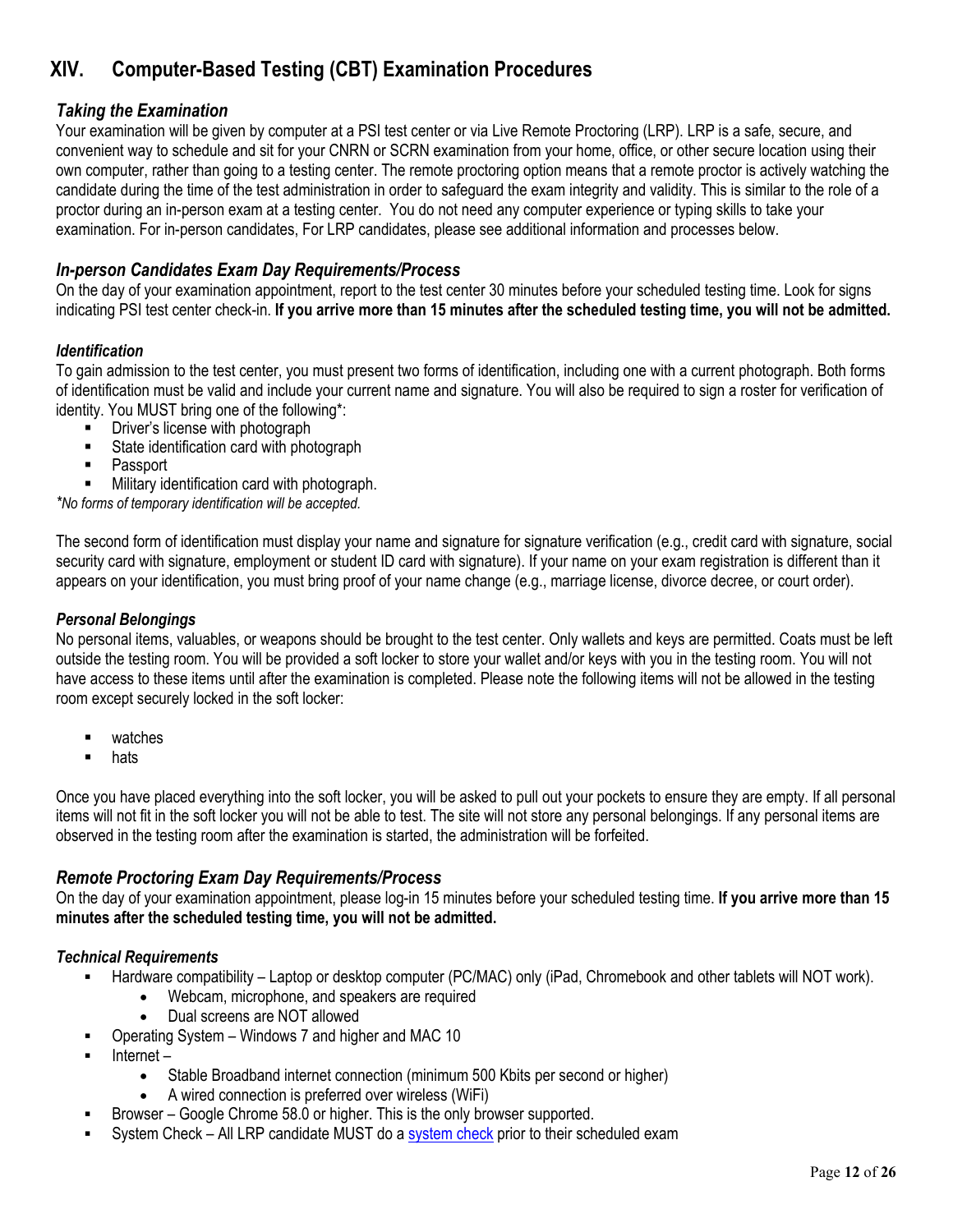- Other Requirements:
	- Flash player (for PC users)
	- Ability to download and install a small program: PSI's secure web browser (provided the day of the exam). Please note: **In work environments with firewalls, you must have administrative access to disable the firewall. This must be ensured prior to taking an exam on a work computer.** The compatibility test does not test for administrative rights and firewalls.
	- Candidates must be able to use the computer in a private room without interruption.

If you experience problems during your exams, any of the following may be required:

- another room scan
- **showing your id**
- contacting PSI technical and/or customer support at 833-518-7459 or 855-340-0087.
- PSI may need to access your computer remotely to help resolve any technical issues.

#### *Candidate Check-In Process/Room Scan*

- Identification Process
	- One form of current ID is required and must be presented to the proctor before the exam starts. Identification presented must be current or unexpired and contain a signature and a photo. The first and last name must match the candidate's registration name exactly. Candidates will not be allowed to test without proper ID. Acceptable forms of ID are: Driver's License, State/Providence ID card; U.S. Visa; or international passport. Military IDs are not accepted for identification for online remote proctored exams.
	- The proctor will ask you to show your photo ID. Hold it up to the webcam to verify your identity.
	- The proctor will ask you to verify the name of the exam you are taking and ask you to agree to the PSI and ABNN Examination Rules regarding exam confidentiality.
- Systems Check
	- The proctor will instruct you to Download the Secure Browser (if not already done).
	- The proctor will check to make sure your webcam and microphone are working properly, and that screen sharing has been activated. You will be asked to share your screen for all connected equipment.
- 360-Degree Room Scan
	- The proctor will ask you to slowly move the webcam around the room to verify that you are alone and that your desk is clear of restricted items. A proctor will continuously monitor both the test taker and the testing environment.
		- See Security and Examination Restrictions below for further information.
- Photograph
	- You must agree to have your photograph taken as part of the admission procedure for both in-person and remote proctored tests. If you do not agree, you will not be admitted for the exam.

### *Assessment Center/Remote Proctoring (LRP) Security*

PSI administration and security standards are designed to ensure all candidates (regardless of testing modality) are provided the same opportunity to demonstrate their abilities. The assessment center is continuously monitored by audio and video surveillance equipment for security purposes.

The following security procedures apply during the examination for both in-person and remote proctoring:

- Examinations are proprietary. No cameras, notes, tape recorders, pagers, or cellular/smart phones are allowed in the testing room. Possession of a cellular/smart phone or other electronic devices is strictly prohibited and will result in dismissal from the examination.
- Calculators are not necessary as all calculations found on the examination can be performed without the aid of a calculator. However, in-person testing candidates are permitted to bring a personal calculator and use it during the examination. The only type of calculator permitted is a simple battery-powered pocket calculator that does not have an alphanumeric keypad and does not have the capability to print or to store or retrieve data. You MUST present/show your calculator to the examination proctor for inspection PRIOR to the start of the examination. Using a calculator during the examination that has NOT been inspected may result in dismissal from the examination. **LRP candidates may use the computer calculator as long as the proctor is notified.**
- No guests, visitors, or family members are allowed in the testing room or reception areas.
- For in-person exam takers, candidates may be subject to a metal detection scan upon entering the examination room.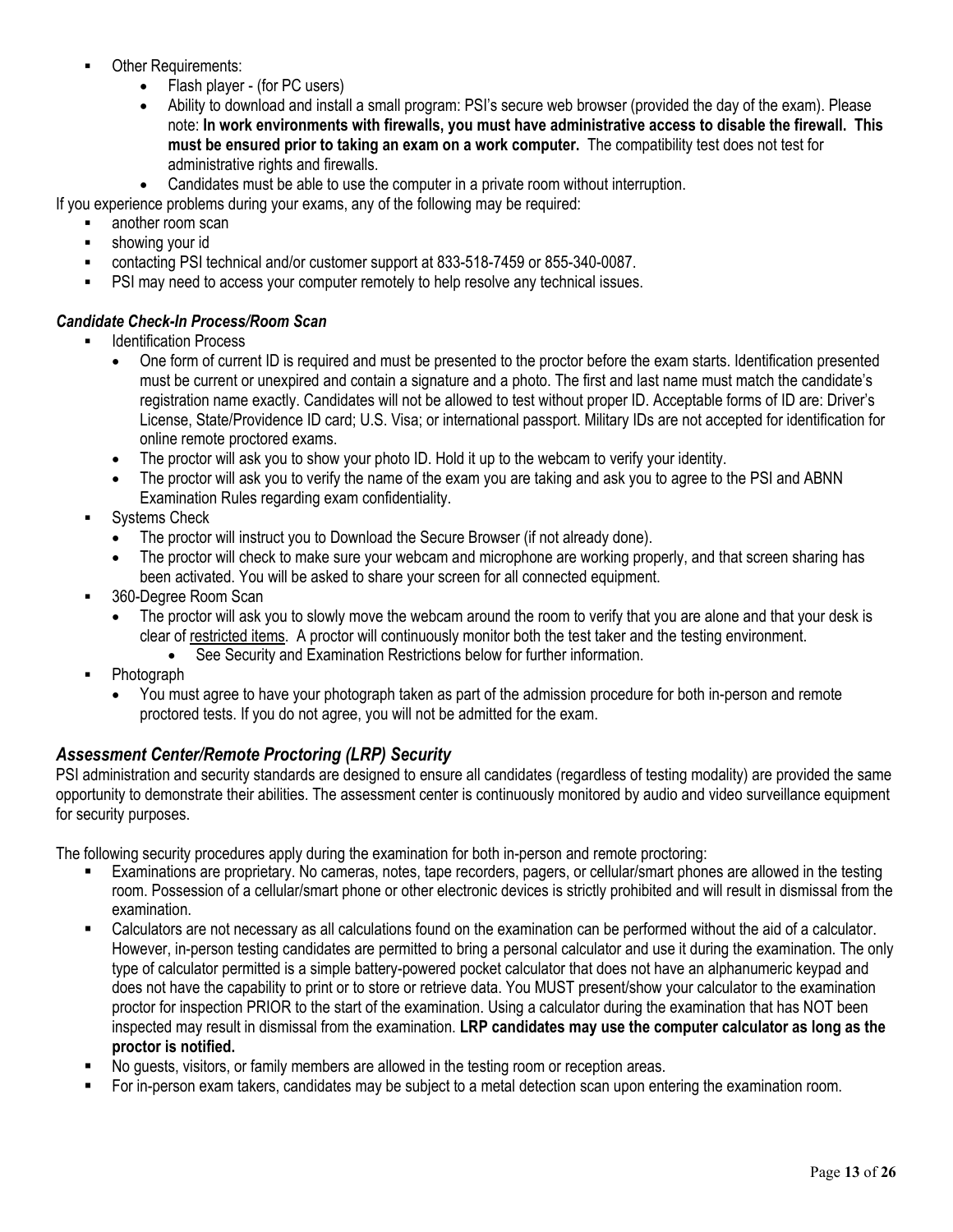### *Examination Restrictions*

- Pencils will be provided during check-in. LRP candidates may use a pencil that has been shown during the room scan prior to the exam.
- In-person candidates will be provided with one piece of scratch paper at a time to use during the examination, unless noted on the sign-in roster for a particular candidate. You must return the scratch paper to the supervisor at the completion of testing or you will not receive your score report. LRP candidates may use one piece of blank scratch paper that has been reviewed during the room scan prior to the exam. They must shred the scratch paper at the completion of testing or they will not receive their score report.
- No documents or notes of any kind may be removed from the test center.
- No questions concerning the content of the examination may be asked during the examination.
- Eating, drinking, or smoking will not be permitted in the test center and/or examination room.
- You may take a break whenever you wish, but you will not be allowed additional time to make up for time lost during breaks.

#### *Misconduct*

If you engage in any of the following conduct during the examination you may be dismissed, your scores will not be reported, and examination fees will not be refunded. Example of misconduct are when you:

- create a disturbance, are abusive, or otherwise uncooperative
- display or use electronic communications equipment such as pagers, cellular/smart phones
- talk or participate in conversation with other examination candidates or people outside of exam room
- give or receive help or are suspected of doing so
- leave the test center during the administration
- attempt to record examination questions or make notes
- **EXEC** attempt to take the examination for someone else
- **EXECUTE:** are observed with personal belongings
- are observed with notes, books, or other aids without it being noted on the roster.

#### **Practice examination**

Prior to attempting the timed examination, you will be given the opportunity to practice taking an examination on computer. The time you use for this practice examination is not counted as part of your examination time. When you are comfortable with the computer testing process, you may quit the practice session and begin the timed examination.

#### **Timed examination**

Following the practice examination, you will begin the timed examination. Before beginning, instructions for taking the examination are provided on-screen. The examination contains 170 questions. Three hours are allotted to complete the examination. The following is a sample of what the computer screen will look like when candidates are attempting the examination: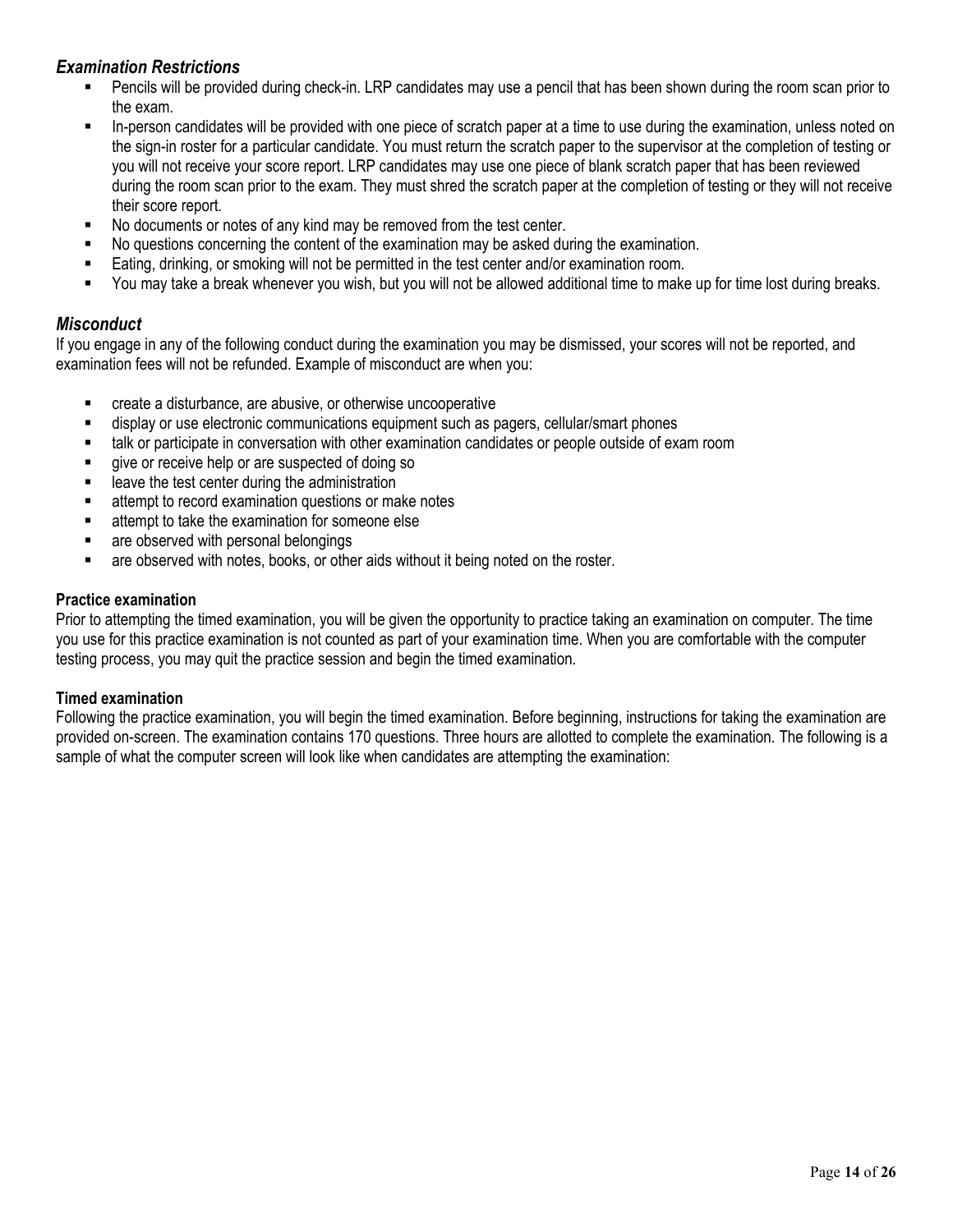|              |        |                                                          | Candidate's<br><b>Picture</b><br>Here |
|--------------|--------|----------------------------------------------------------|---------------------------------------|
|              |        | When logging into the examination, candidates must enter |                                       |
|              | А      | their telephone number.                                  |                                       |
|              | B      | the number assigned by the Test Center Supervisor.       |                                       |
|              | C<br>0 | the social security or ID number printed on the roster.  |                                       |
|              | D      | their birthdate.                                         |                                       |
|              |        |                                                          |                                       |
|              |        |                                                          |                                       |
|              |        |                                                          |                                       |
|              |        |                                                          |                                       |
| Exit<br>Help | C      | Bookmark<br>Comment<br>Time                              |                                       |

The computer monitors the time you spend on the examination. The examination will terminate if you exceed the time limit. You may click on the "Time" button in the lower right portion of the screen to monitor your time. A digital clock indicates the time remaining for you to complete the examination. The time feature may also be turned off during the examination.

Only one examination question is presented at a time. The question number appears in the lower right portion of the screen. The entire examination question appears onscreen (i.e., stem and four options labeled: A, B, C, and D). **Indicate your choice by either entering the letter of the option you think is correct (A, B, C, or D) or clicking on the option using the mouse.** To change your answer, enter a different option by typing A, B, C, or D or clicking on the option using the mouse. You may change your answer as many times as you wish during the examination time limit.

To move to the next question, click on the forward arrow (>) in the lower right portion of the screen. This action will move you forward through the examination question by question. If you wish to review any questions, click the backward arrow (<) or use the left arrow key to move backward through the examination.

A question may be left unanswered for return later in the examination session. Questions may also be bookmarked for later review by clicking in the blank square to the right of the Time button. Click on the double arrows (>>) to advance to the next unanswered or bookmarked question on the examination. To identify all unanswered and bookmarked questions, repeatedly click on the double arrows (>>). When the examination is completed, the number of questions answered is reported. If not all questions have been answered and there is time remaining, return to the examination and answer those questions. Be sure to answer each question before ending the examination. **There is no penalty for guessing.** 

Online comments may be entered for any question by clicking on the Comment button to the left of the Time button. This opens a dialog box where comments may be entered. Comments will be reviewed, but individual responses will not be provided.

## **XV. Notification of Examination Results**

- 1. All exam candidates will be notified of their pass/fail status with an explanation of their scaled score and the passing scaled score at the testing site or via email for LRP. Certificates will be mailed to those who pass within 4-6 weeks of their examination date.
- 2. It is the candidate's responsibility to notify the ABNN office of any errors or changes in contact information prior to the examination. A \$25 fee will be assessed to correct certificates with misspelled names if the candidate does not follow the above instructions. Candidates are prompted to verify name and address information when scheduling their exam online.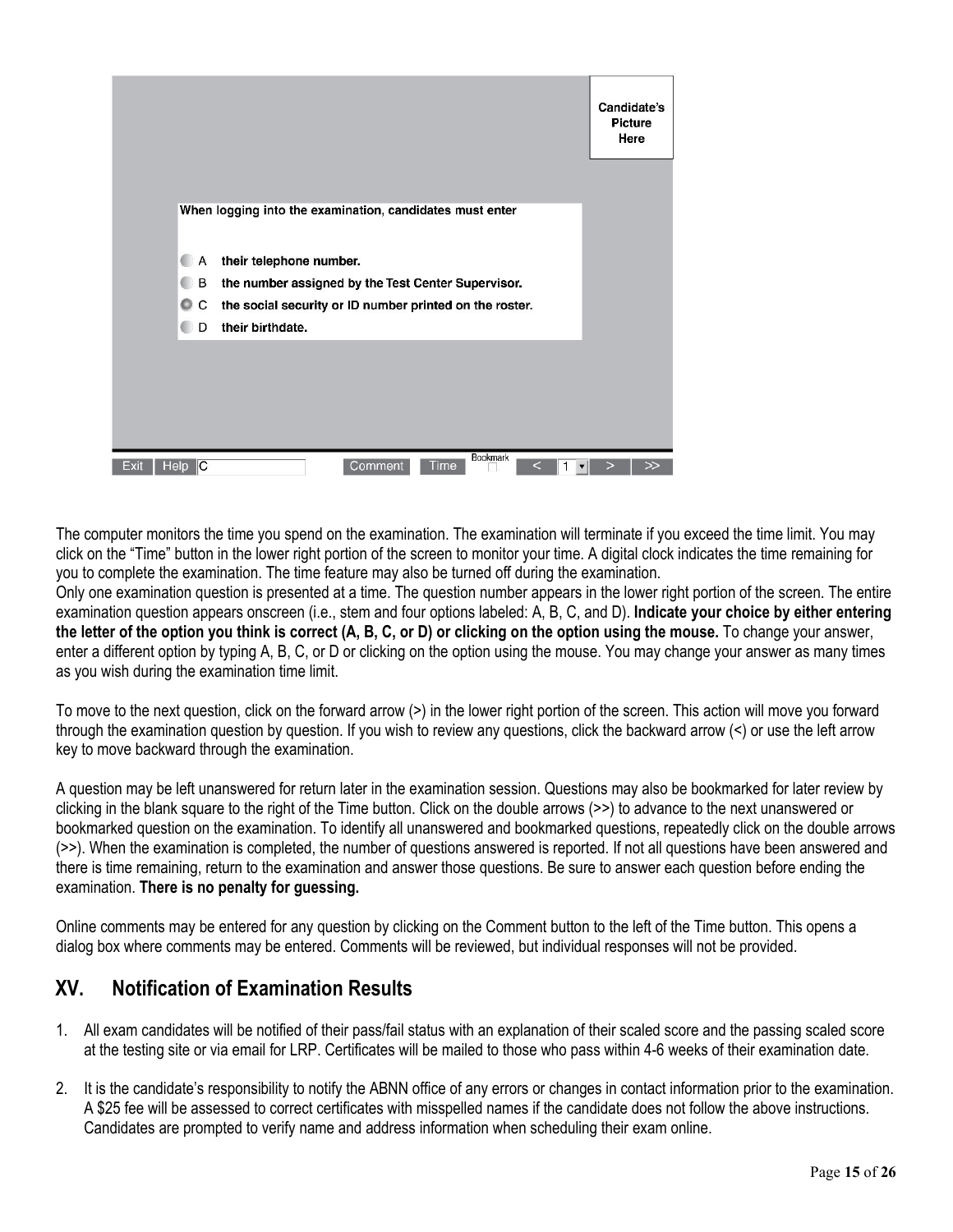3. In computer-delivered testing, the computer accepts responses from a keyboard or mouse in digitized form. As a result, computeradministered testing eliminates problems that may have previously arisen with scanning paper-and-pencil answer sheets, since all responses are recorded by candidates during their examination. However, verification of examination scores from electronic responses can be requested if **received by** PSI in writing within 90 days of the exam date. The verification results are sent to the candidate within six (6) weeks. The candidate must assume the cost of rescoring.

## **XVI. Confidentiality of Examination Results**

Examination results are released only to the candidate at the close of the exam. In response to specific inquiries, and with permission of the individual SCRN, verification of current SCRN status will be provided. Group data without individual identifying information may be used for research and study purposes, and may be released to other groups with a specific interest in nursing certification.

## **XVII. Retaking the Examination**

Candidates who do not achieve a passing score may reapply for subsequent examinations. Candidates are eligible to test one time per examination window, but may not take the exam more than three times in 12 months. Repeat candidates must submit a new application and full examination fee.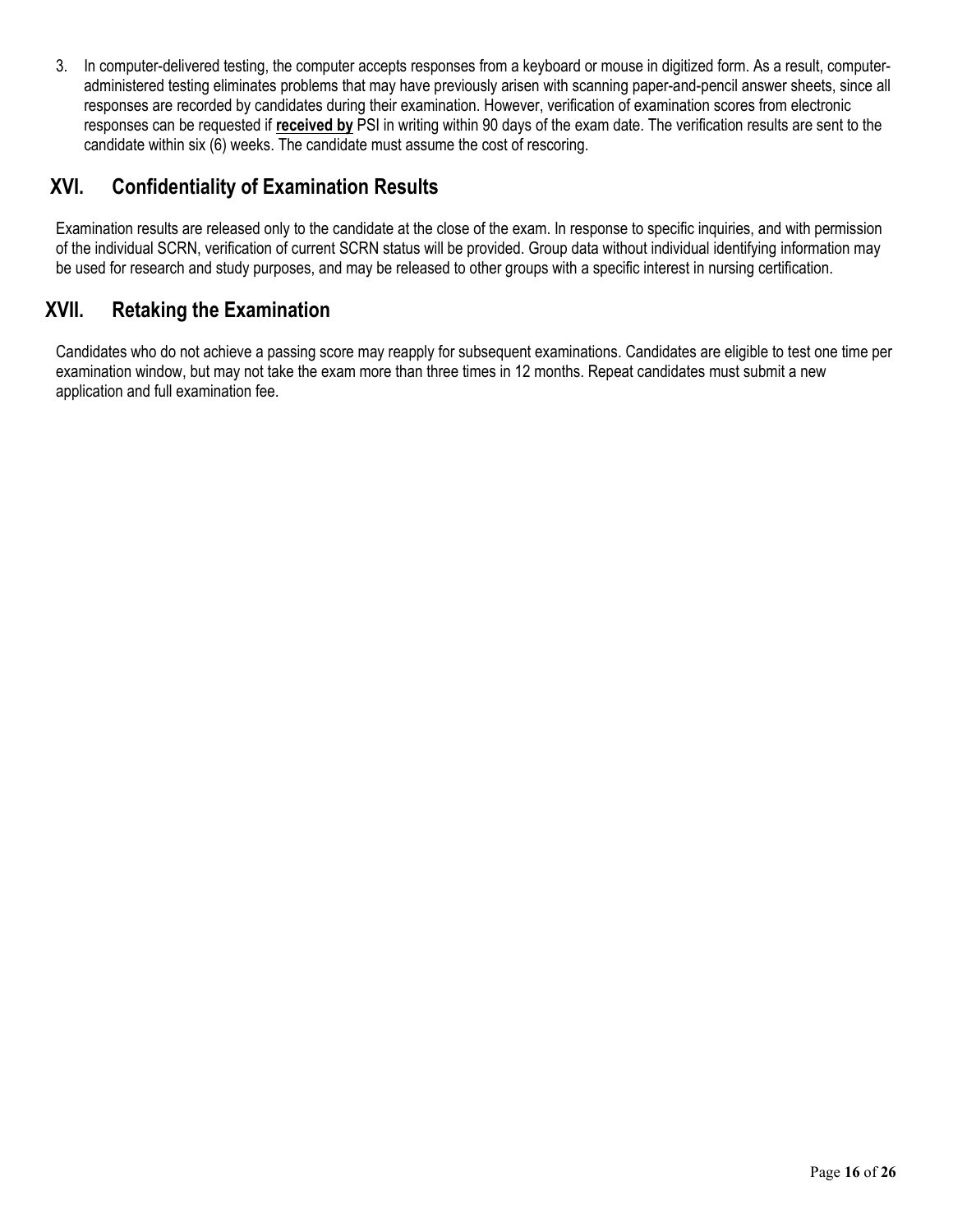## **XVIII. Duration of Certification**

SCRN certification is effective for a period of five (5) years. The actual expiration date of a SCRN certificate is December 31<sup>st</sup> of the 5<sup>th</sup> year after certification (i.e., certification of SCRNs certified in February, May, or September 2022 expires on December 31, 2027). To renew certification prior to the expiration date, the certificant may either retake the certification exam or submit documentation of the required continuing education contact hours and work hours in stroke nursing during the 5<sup>th</sup> year of the certification cycle. Apply to recertify by the October 1st early bird deadline to save \$85. Continuing education credits begin to be eligible toward recertification effective immediately following the month of successful examination. ABNN will provide reminder information in the middle of the year that the candidate is due to recertify. However, it is ultimately the responsibility of the SCRN to initiate the recertification process. Applications for recertification will not be accepted prior to the 5<sup>th</sup> year of the certification cycle with an early bird application deadline of October 1st.

## **XIX. The SCRN Credential**

Each passing candidate will receive a certificate indicating attainment of certification. Successful completion of the examination entitles the candidate to use the credential SCRN. Please note, however, that the SCRN does not replace use of the designation, RN.

## **XX. Revocation of Certification**

Causes for revocation of certification include:

- The SCRN did not possess the required qualification and requirements for the examination, whether or not such deficiency was known to ABNN prior to the examination or at the time of issuance of the certificate;
- The SCRN made a material misstatement or withheld information on the application or in any representation to ABNN, whether intentional or unintentional;
- The SCRN engaged in irregular practices in connection with an examination, whether or not such practices had an effect on the performance of the SCRN on an examination;
- There has been a limitation or termination of any right of the SCRN associated with the practice of stroke nursing in any state, province or country, including the imposition of any requirement of surveillance, supervision or review by reason of violation of a statute or governmental regulation, disciplinary action by any nursing licensing authority, entry into a consent order, or voluntary surrender of license.

No certification shall be revoked unless the SRN concerned is notified of the intent of ABNN and has an opportunity for a hearing before a select committee of ABNN. Such notification shall be sent by certified mail no less than 30 days prior to the hearing.

## **XXI. Irregularities in Testing**

In addition to Revocation of Certification, applicants should also understand that ABNN may or may not require a candidate to retake the examination, or a portion of the examination, if presented with sufficient evidence that the security of the examination has been compromised, notwithstanding the absence of any evidence of a candidate's personal involvement in such activities.

## **XXII. Denial of Application and Appeal**

Application to take the examination will be denied if the applicant is deemed ineligible for certification, or if documentation does not meet the requirements listed. Falsification of the application, including failure to provide material information, is grounds for denial of the application or for denial of certification. In such cases, the applicant will be notified in writing of the specific reason. There can be no appeal for failure to achieve a passing score on the examination, lack of current RN license, or failure to apply by the deadline. Any applicant whose application for certification is denied approval will automatically be sent information about how to appeal the decision, including steps in the appeal process and additional information required. Applicants denied application approval will receive a refund of the application fee, minus a \$100 administrative fee. *Note: There is no refund if an applicant fails to complete an audit.* 

## **XXIII. Copyrighted Examination Questions**

All examination questions are the copyrighted property of ABNN. It is forbidden under federal copyright law to copy, reproduce, record, distribute or display these examination questions by any means, in whole or in part. Doing so may subject the candidate to severe civil and criminal penalties.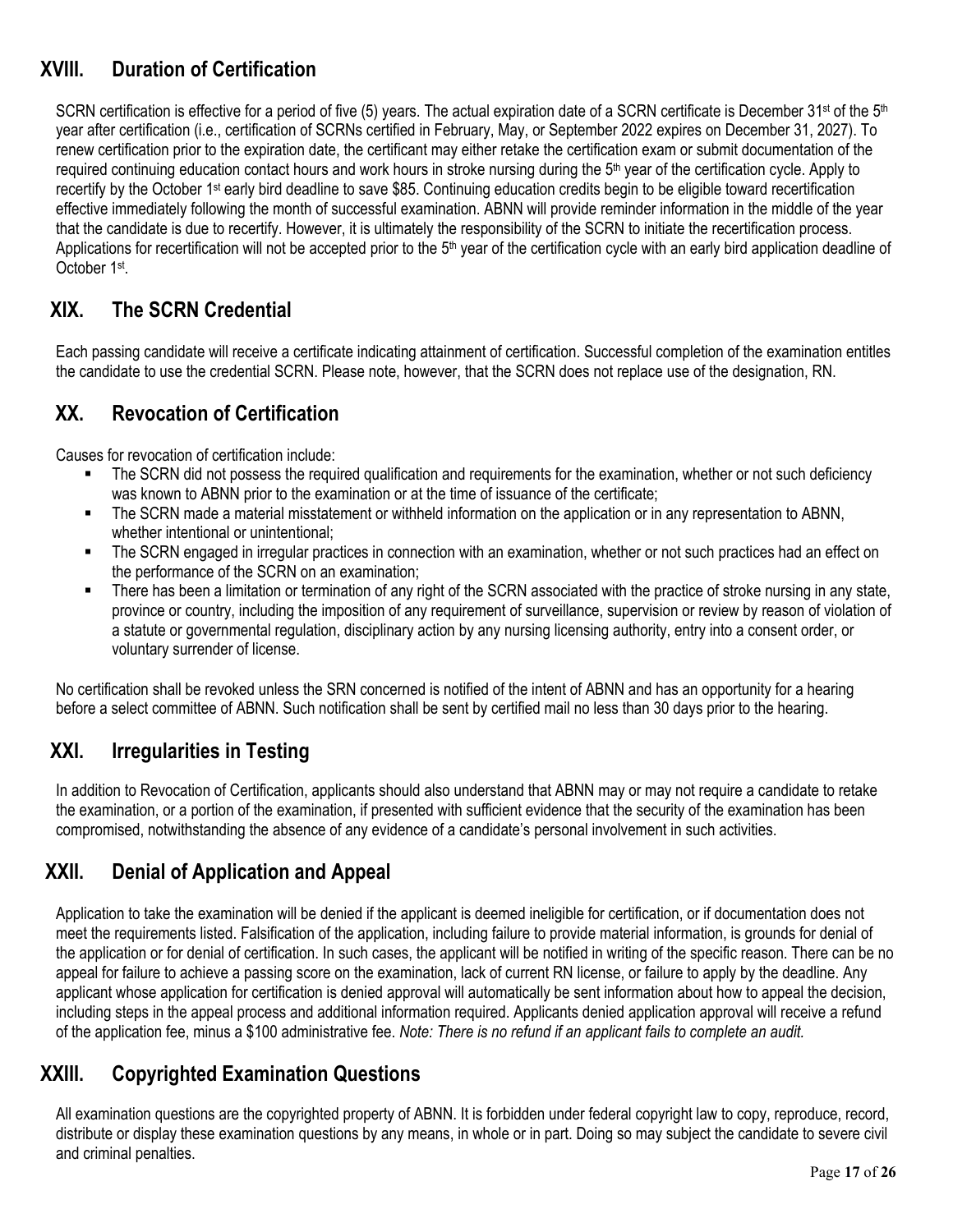## **The Examination**

The SCRN examination is a generalist exam, and is not intended to emphasize any particular level of care nor any particular developmental level. The exam consists of 170 multiple-choice items with a total testing time of **three (3) hours**. Twenty (20) out of the 170 items are pretest items, which are not scored. (Note: the examination may include additional items that are being tested for future use.) Three levels of knowledge are tested: knowledge; interpretation; and problem solving and evaluation. The following lists include some of the actions associated with each of the knowledge levels.

| Knowledge | Interpretation | <b>Problem Solving and Evaluation</b> |
|-----------|----------------|---------------------------------------|
| Define    | Interpret      | Compose                               |
| Repeat    | Apply          | Plan                                  |
| Record    | Use            | Propose                               |
| List      | Distinguish    | Formulate                             |
| Describe  | Analyze        | Judge                                 |
| Recognize | Compare        | Rate                                  |
| Explain   | Solve          | Value                                 |
| Report    | Inspect        | Select                                |
| Review    | Examine        | Organize                              |
| Relate    | Categorize     | Evaluate                              |

## **XXIV. Commonly Asked Questions about the SCRN Examination**

#### How is the passing score determined?

The passing score is established by a systematic criterion-referenced procedure that employs the judgment of neuroscience nursing experts from around the country as well as the assistance of professional psychometricians from PSI. With this process, the raw score (i.e., number of correct answers) required to pass an examination form is established; that score relates to the number of correct answers that a minimally competent (borderline expert) candidate would be expected to provide. The final determination of the passing score is made by the ABNN Board of Trustees.

#### What is a scaled score?

Scaled scores are used to provide a consistent scale of measurement, so that from one form of the test to the next, the same scaled score represents the same level of knowledge. To calculate a scaled score, the raw score required to pass is first set equal to 200. An analogous situation is with temperature: 0 degree and 32 degrees both represent freezing on different temperature scales. Raw scores below the passing point are converted in linear fashion to scaled scores below 200; those above the passing point are similarly converted to scaled scores above 200. Although much care is taken to ensure that all forms of the examination are similar, new forms may vary somewhat in level of difficulty from earlier ones. A raw score on one may not be comparable, therefore, to a raw score on a different version. To prevent candidates who took a less difficult form of the examination from having an unwarranted advantage over those who took a slightly more difficult form, raw scores are converted to scaled scores that represent comparable levels of achievement.

The test consists of 170 questions; 150 are used to compute candidates' scores and 20 are unscored and being pretested for possible use on future test forms.

What is the best way to study for the exam? There is no best way to study. Some suggested preparation materials include, but are not limited to:

*AANN Comprehensive Review for Stroke Nursing AANN Self-Paced Stroke Certified Registered Nurse (SCRN) Review Course AANN Live SCRN Review Webinar Core Curriculum for Neuroscience Nursing SCRN Self-Assessment Examination Fast Facts for Stroke Care Nursing: An Expert Guide, Morrison, K.J. Nursing Guidelines: AHA/ASA* 

*Note: ABNN does not endorse any educational product or program.*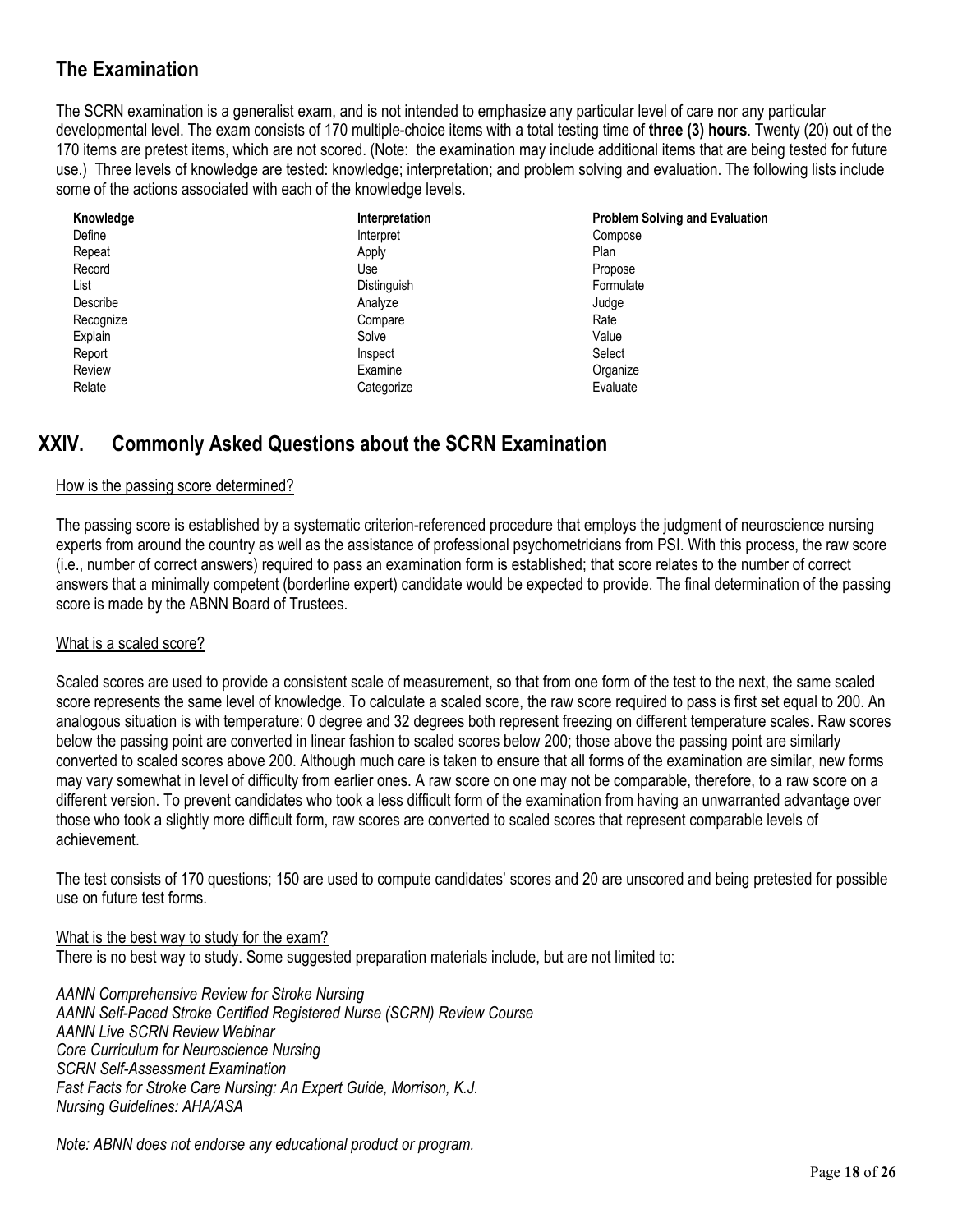## **XXV. Scope of the Examination**

Attainment of SCRN certification includes successful completion of a general stroke nursing exam that is intended to determine if the candidate possesses the basic knowledge needed to care for stroke patient populations competently. Stroke nursing includes caring for patients across the lifespan and in a variety of settings. While questions may vary in their level of difficulty, the exam tests the candidate's knowledge of core stroke nursing principles.

## **XXVI. Examination Construction**

ABNN conducted a job analysis survey during 2016-2017. The survey examined stroke health problems, human responses in stroke related health problems and specific nursing interventions used to describe Stroke Nursing practice. Based on the responses, the ABNN Job Analysis Task Force defined a framework for construction of the examination. Following are a detailed content outline of the exam, by categories of disorders, and the exam matrix showing the relative weights of the exam by disorder and type of nursing intervention. Although not all content or human responses are part of the SCRN Examination Matrix, the core of Stroke Nursing knowledge required for specialty practice is clearly represented.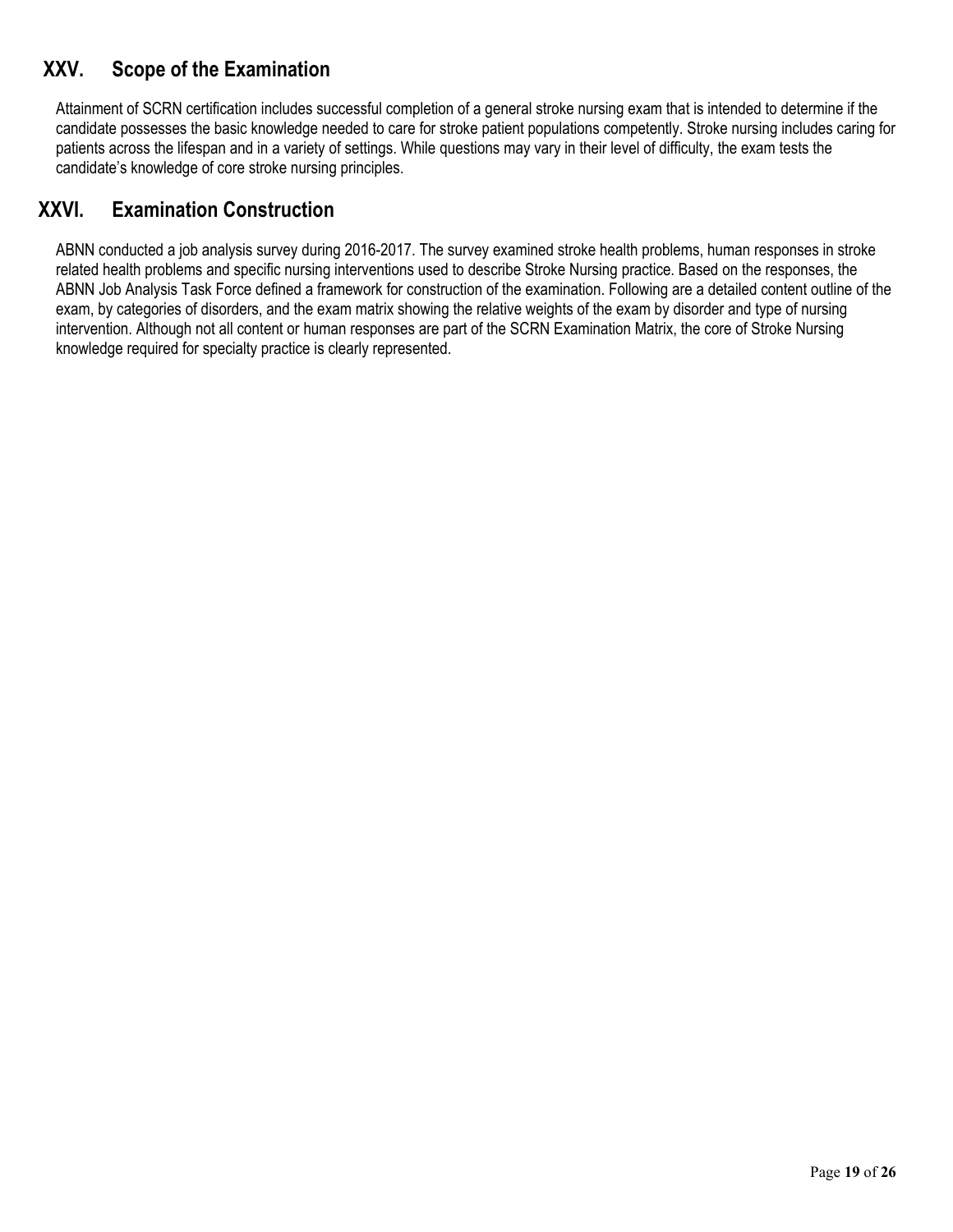# **XXVII. ABNN SCRN EXAM**

*(Based on 2016-2017 Job Analysis Study) Disorders - Detailed Content Outline* 

#### **I. Anatomy, Physiology, and Etiology of Stroke** (31 items)

- A. Correlate deficits or expected complications to site of injury.
- B. Identify physiologic changes at the cellular level (e.g., penumbra).
- C. Apply knowledge of basic vascular anatomy to stroke symptoms.
- D. Apply knowledge of basic brain structures.
- E. Recognize stroke syndromes (e.g., Middle Cerebral Artery Syndrome, Homer's Syndrome, Wallenberg Syndrome).
- F. Identify associated stroke disorders (e.g., etiology).
- G. Understand stroke mimics.
- H. Define stroke types (e.g., ischemic, hemorrhagic).
- I. Understand the role of neuroplasticity in stroke recovery.
- **II. Hyperacute Care** (35 items)
	- A. Initial triage
		- 1. Communicate with pre-hospital personnel.
		- 2. Assess ABCs.
		- 3. Establish chief complaint.
		- 4. Identify stroke signs and symptoms.
		- 5. Activate the stroke response team (e.g., chain of survival).
	- B. Implement door to treatment times (e.g., protocol and pathways).
	- C. Assessment
		- 1. Facilitate urgent diagnostics.
		- 2. Collect focused medical history.
		- 3. Perform baseline neuro assessment.
		- 4. Understand implications of various stroke scores (e.g., NIHSS, Hunt and Hess, GCS, ABCD 2, ICH).
	- D. Treatment considerations
		- 1. Maintain oxygenation.
		- 2. Maintain hydration.
		- 3. Assess swallow ability.
		- 4. Manage blood pressure.
		- 5. Manage blood glucose.
		- 6. Manage medications.
	- E. Thrombolytic therapy
		- 1. Calculate dosing.
		- 2. Identify inclusion and exclusion criteria.
		- 3. Administer thrombolytic therapy per protocol.
		- 4. Provide post-administration care.
		- 5. Identify post-administration complications.
	- F. Patient disposition
		- 1. Stabilize patients for admission or transfer.
		- 2. Identify appropriate level of care (e.g., stroke unit, certified stroke center).
	- G. Describe and facilitate advanced interventions for ischemic strokes (e.g., mechanical embolectomy, intraarterial thrombolysis, hemicraniectomy).
	- H. Describe and facilitate interventions for hemorrhagic strokes.
		- 1. Correct coagulopathy.
		- 2. Use reversal agents for anticoagulation.
		- 3. Understand need for ventriculostomy.
		- 4. Manage ICP.
		- 5. Understand surgical decompression.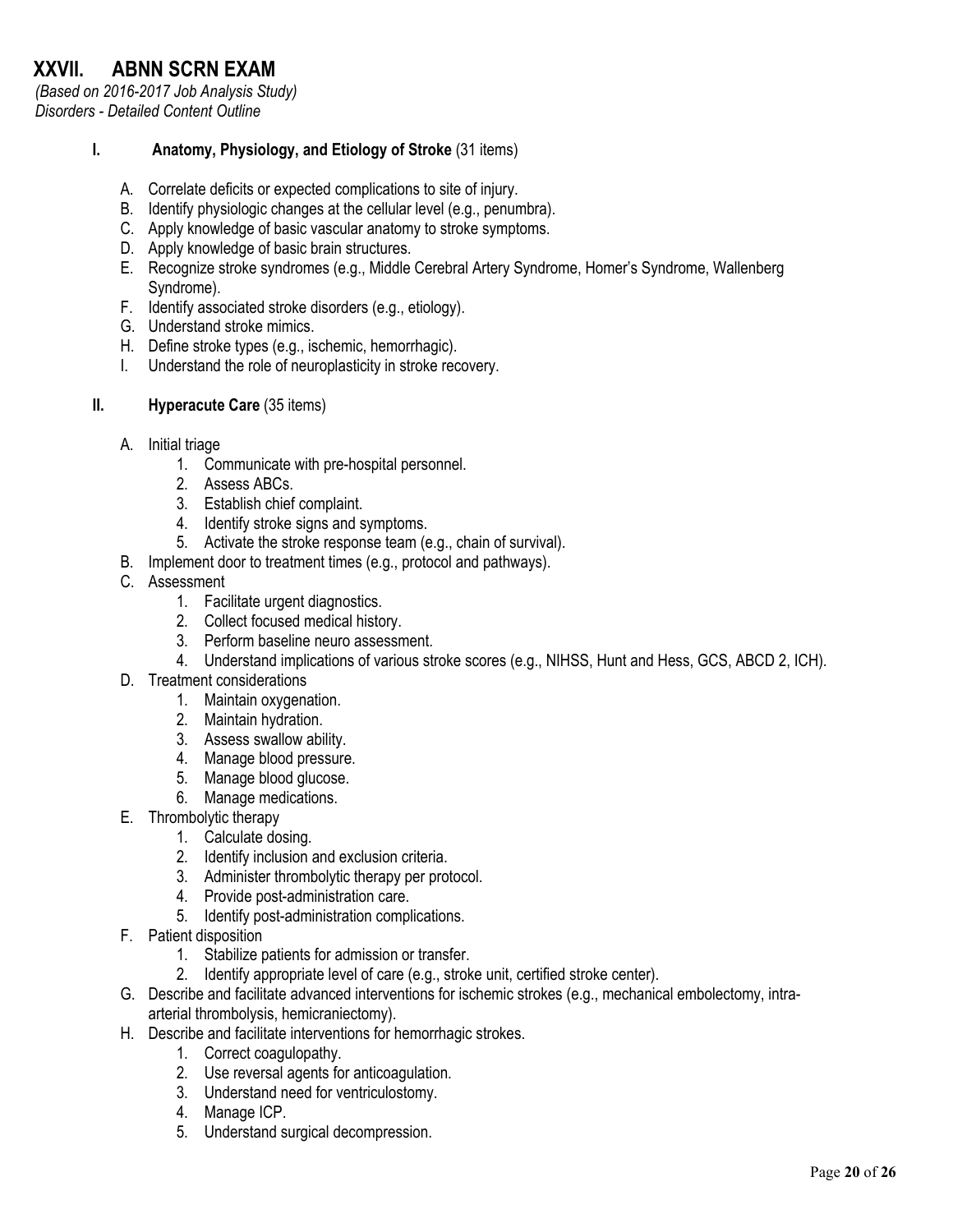#### **III. Acute Care** (46 items)

- A. Generalized stroke care
	- 1. Assessment
		- a. Conduct comprehensive assessment, including neurological examination (e.g., NIHSS, GCS).
		- b. Correlate patient's history with signs and symptoms.
		- c. Prioritize patient's needs based on assessment (e.g., seizure prophylaxis, communication abilities, mobility).
		- d. Facilitate diagnostic tests according to stroke guidelines (e.g., echo, MRI, carotid studies, lab work).
		- e. Monitor patient safety before, during, and after procedures.
	- 2. Plan of Care
		- a. Collaborate with the multidisciplinary team.
		- b. Monitor, report, treat, and document:
			- i. Neuro assessments and vital signs
			- ii. Cardiac rate and rhythm
			- iii. Oxygenation and ventilation
			- iv. Pain
			- v. Blood glucose
			- vi. Body temperature
			- vii. Increased intracranial pressure (ICP)
		- c. Implement safety measures:
			- i. Aspiration precautions
			- ii. Fall precautions
			- iii. Seizure precautions
			- iv. Skin precautions
			- v. Infection prevention protocols
			- vi. VTE prophylaxis
			- vii. Stress ulcer prophylaxis
		- d. Provide care measures to address:
			- i. Patient positioning (e.g., affected extremities, splinting, turning)
			- ii. Early mobilization
			- iii. Range of motion
			- iv. Elimination (i.e., bowel and bladder management)
			- v. Activities of daily living (ADLs)
		- e. Therapeutic environment:
			- i. Establish appropriate levels of stimulation.
			- ii. Provide orientation measures.
			- iii. Establish alternative means of communication if necessary.
			- iv. Adapt environment according to patient's deficit.
			- v. Promote sleep hygiene (e.g., light, noise).
		- f. Spiritual and psychosocial care:
			- i. Encourage verbalization of feelings.
			- ii. Identify positive coping mechanisms.
			- iii. Respect patient's culture.
			- iv. Assess patient's healthcare beliefs.
			- v. Facilitate patient's spiritual needs.
			- vi. Assess and manage depression, anxiety, and fatigue.
		- g. Facilitate care goals and decision making regarding:
			- i. Discharge planning
			- ii. Palliative care
			- iii. End-of-Life care
		- h. Provide individualized education to patients and caregivers.
		- i. Manage nutrition (i.e., specialty diets, consistency of diet, alternate forms of feeding)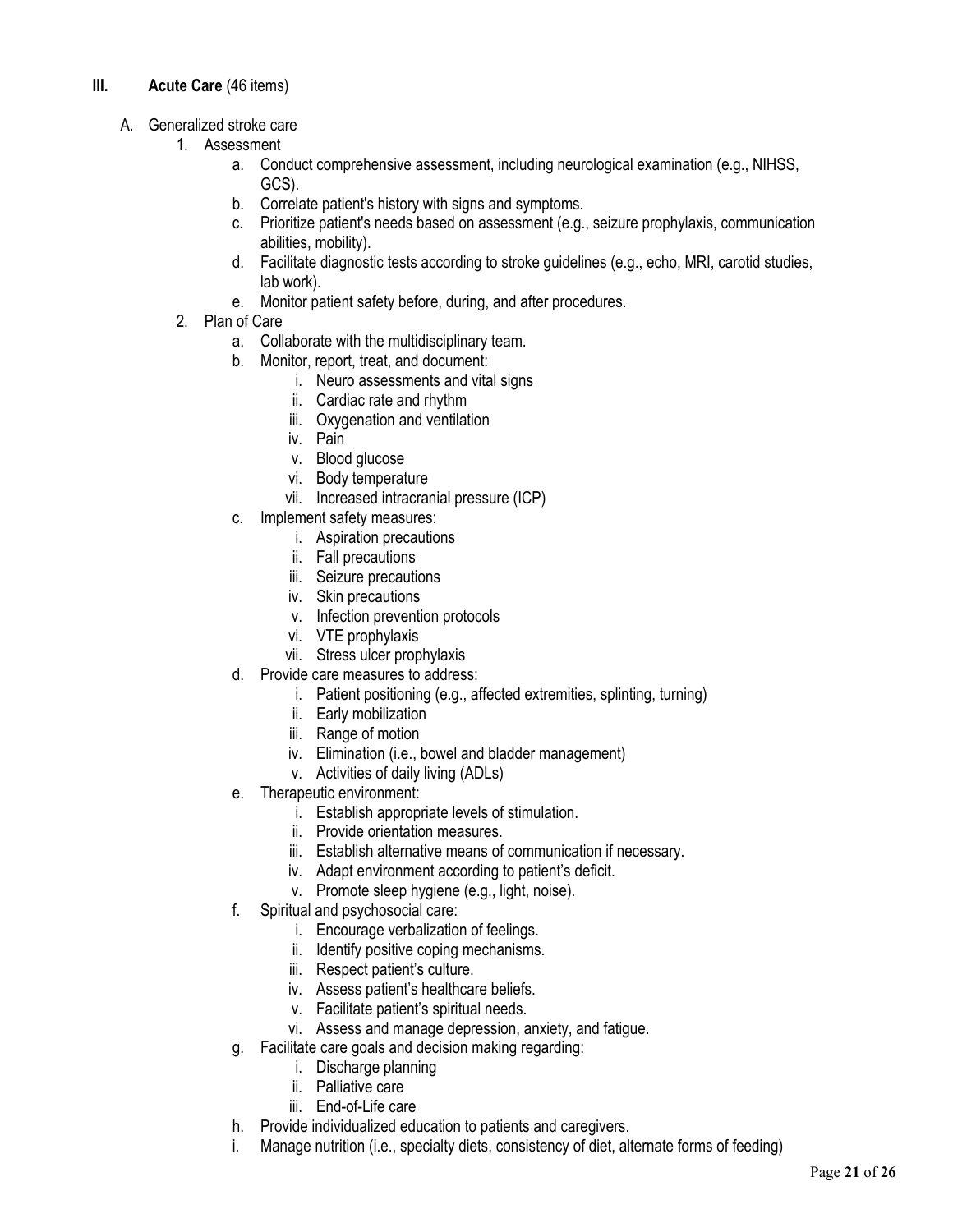- 3. Quality stroke metrics
	- a. Participate in quality improvement projects.
	- b. Facilitate compliance with quality metrics (e.g., VTE prophylaxis, patient perception of care).
- B. Ischemic stroke
	- 1. Facilitate diagnostic studies.
	- 2. Manage blood pressure (e.g., permissive hypertension, orthostatic hypotension).
	- 3. Recognize signs of reperfusion syndrome.
	- 4. Manage hydration (e.g., IV solutions, oral fluid intake).
	- 5. Manage and assess patient post-thrombolytic administration:
		- a. Frequency of monitoring
		- b. Angioedema
		- c. Hemorrhagic conversion
		- d. Other bleeding
	- 6. Manage patients following interventional procedures:
		- a. Site and distal extremity assessment
		- b. Complications (e.g., hematoma, arterial dissection, arterial thrombosis, pseudo-aneurysms, bleeding)
	- 7. Understand treatment options:
		- a. Endovascular management (e.g., arterial stenting)
		- b. Patent foramen ovale (PFO) management
		- c. Atrial fibrillation management
		- d. Surgical intervention (e.g., carotid endarterectomy, craniectomy)
		- e. Medical management
- C. Hemorrhagic stroke
	- 1. Facilitate diagnostic studies.
	- 2. Monitor and mitigate vasospasm (e.g., transcranial Doppler, angiography, medications).
	- 3. Manage fluid and electrolyte balance (e.g., sodium, magnesium, osmolarity).
	- 4. Manage blood pressure:
		- a. Aneurysmal subarachnoid
		- b. Intracerebral hemorrhage
	- 5. Understand treatment options:
		- a. Endovascular management (e.g., coiling, embolization)
		- b. Surgical intervention (e.g., clipping, craniotomy and craniectomy)
		- c. CSF diversion
		- d. Ventriculostomy
		- e. Shunt
		- f. Medical management

#### **IV. Post-acute Care** (19 items)

- A. Define roles of the multidisciplinary team.
- B. Understand levels of rehabilitative care (e.g., acute rehab, subacute rehab, home health, outpatient rehab).
- C. Facilitate referrals to community resources (e.g., support group).
- D. Identify and manage rehabilitation issues (e.g., spasticity, cognition, psychosocial, dysphagia, elimination).
- E. Multidisciplinary plan of care
	- 1. Involve patient and caregivers in decision making and care plan.
	- 2. Identify goals for rehabilitation.
	- 3. Assist patient in performing ADLs.
	- 4. Collaborate regarding medication management.
	- 5. Facilitate the discharge planning process.
	- 6. Demonstrate transfer techniques and assistive devices.
	- 7. Assist patient toward maximum functional capacity.
	- 8. Involve patient in activities that will enhance self-esteem.
	- 9. Use assessment scales (e.g., modified Rankin, Barthel, Functional Independence Measure [FIM]).
	- 10. Assess caregiver dynamics.
	- 11. Assess psychosocial impact of stroke.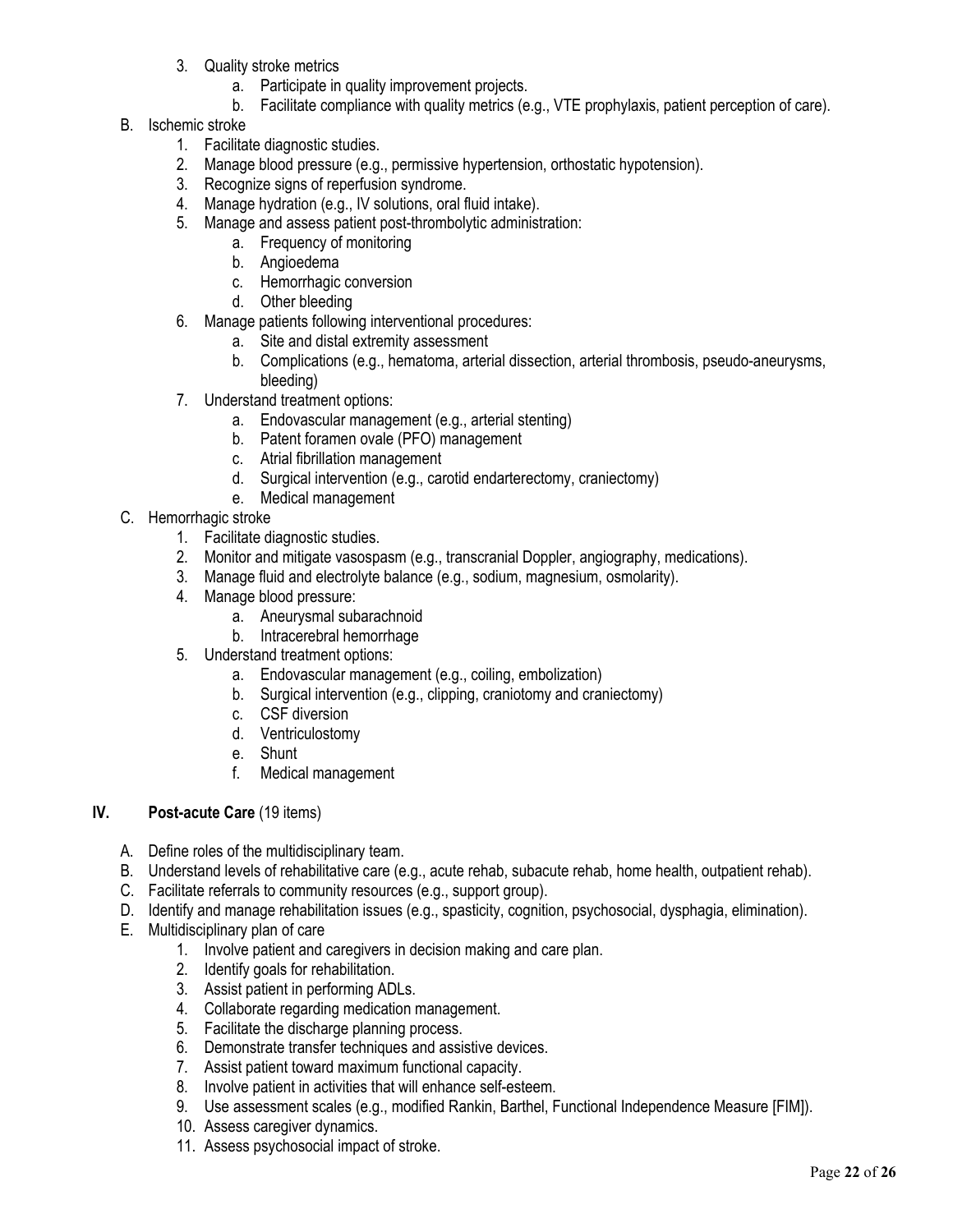- F. Provide and reinforce stroke education:
	- 1. Risk factor management
	- 2. Home care
	- 3. Environmental safety
	- 4. Activity and exercise
	- 5. Medication regimen
	- 6. Signs and symptoms requiring activation of EMS
	- 7. Signs and symptoms requiring medical follow-up
	- 8. Nutrition

#### **V. Primary and Secondary Preventative Care** (19 items)

#### A. Assessment

- 1. Identify modifiable and non-modifiable risk factors.
- 2. Review diagnostic study results (e.g., imaging, laboratory).
- B. Plan of Care
	- 1. Individualize the plan of care.
	- 2. Provide education about stroke, lifestyle changes, and medical exams.
	- 3. Identify patients' limitations to care treatments (e.g., financial, social).
	- 4. Collaborate with multidisciplinary teams.
	- 5. Provide information about medication management.
- C. Community health education
	- 1. Provide education on stroke risk factors, symptoms, and activation of EMS.
	- 2. Identify community resources for stroke prevention.
	- 3. Provide patients with community resources for stroke prevention.
	- 4. Recommend patients identified as high risk for a stroke to see a medical provider.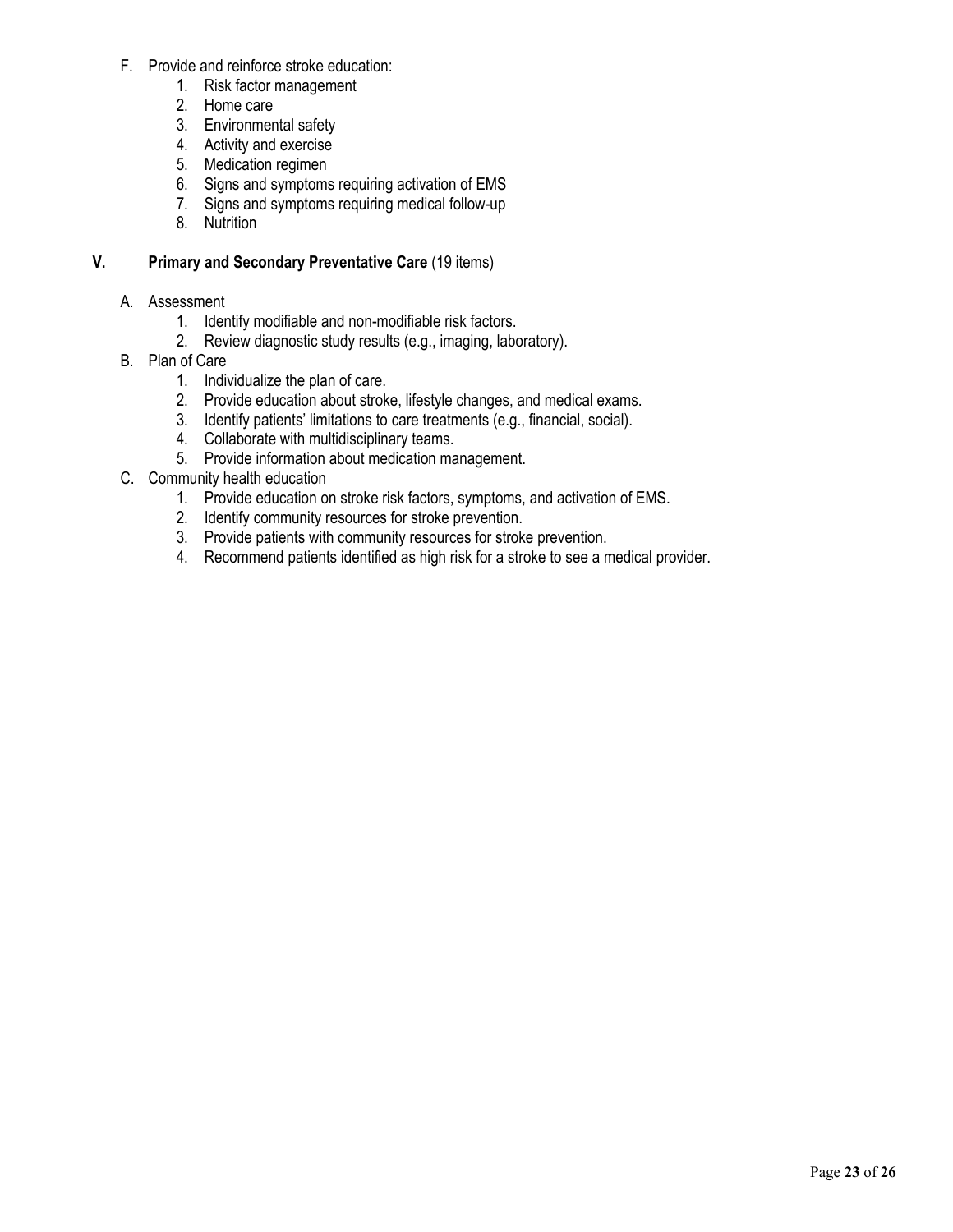## **REQUEST FOR SPECIAL EXAMINATION ACCOMMODATIONS**

| If you have a disability covered by the Americans with Disabilities Act, please complete this form online and provide the Documentation |
|-----------------------------------------------------------------------------------------------------------------------------------------|
| of Disability-Related Needs on the next page so your examination accommodations can be processed efficiently. The information you       |
| provide and any documentation regarding your disability and your need for examination accommodations will be treated with strict        |
| confidentiality.                                                                                                                        |

| Reduced distraction environment                                                   |
|-----------------------------------------------------------------------------------|
| Other special accommodations are<br>needed (please specify below)                 |
|                                                                                   |
| ,我们也不能在这里的时候,我们也不能在这里的时候,我们也不能在这里的时候,我们也不能会在这里的时候,我们也不能会在这里的时候,我们也不能会在这里的时候,我们也不能 |
|                                                                                   |
|                                                                                   |
|                                                                                   |

Signature \_\_\_\_\_\_\_\_\_\_\_\_\_\_\_\_\_\_\_\_\_\_\_\_\_\_\_\_\_\_\_\_\_\_\_\_\_\_\_\_\_\_\_\_\_\_\_\_ Date \_\_\_\_\_\_\_\_\_\_\_\_\_\_\_\_\_\_\_\_\_\_\_\_\_\_\_\_\_\_\_\_

Submit this information along with documentation from a licensed professional at: https://psi-cdexp.zendesk.com/hc/enus/requests/new?ticket\_form\_id=360000991112.

If you have questions, call Candidate Services at 1-800-367-1565 Ext 6750.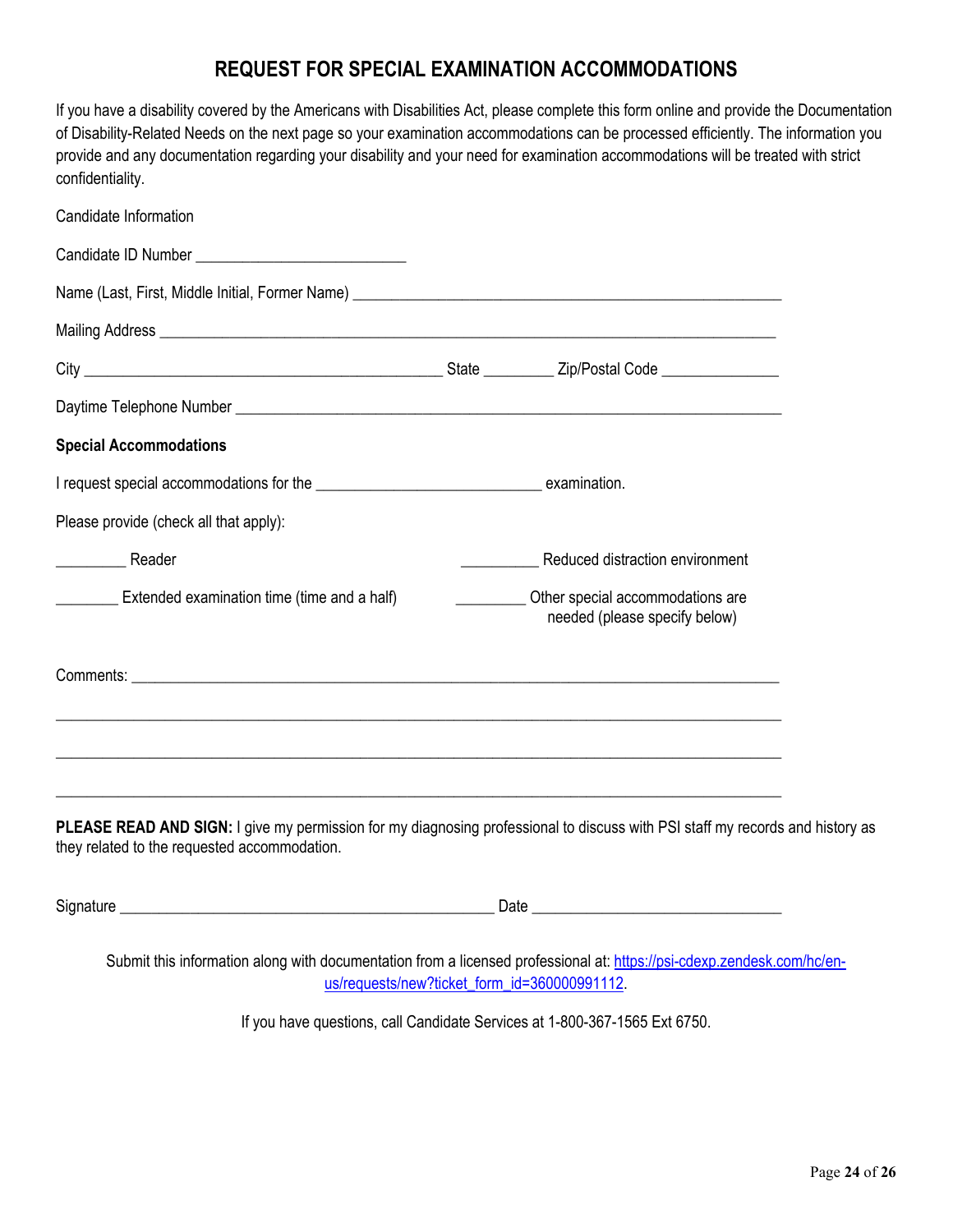## **DOCUMENTATION OF DISABILITY-RELATED NEEDS**

Please have this section completed by an appropriate professional (education professional, physician, psychologist, psychiatrist) to ensure that PSI is able to provide the required examination accommodations.

| <b>Professional Documentation</b>                                                                                          |                                                                                   |  |                                                                                                                                                                                                                                                                              |  |
|----------------------------------------------------------------------------------------------------------------------------|-----------------------------------------------------------------------------------|--|------------------------------------------------------------------------------------------------------------------------------------------------------------------------------------------------------------------------------------------------------------------------------|--|
| I have known $\frac{1}{\text{Candidate Name}}$ since $\frac{1}{\text{Date}}$ / $\frac{1}{\text{Date}}$ in my capacity as a |                                                                                   |  |                                                                                                                                                                                                                                                                              |  |
|                                                                                                                            | Professional Title                                                                |  |                                                                                                                                                                                                                                                                              |  |
| Examination Accommodations form.                                                                                           |                                                                                   |  | The candidate discussed with me the nature of the examination to be administered. It is my opinion that, because of this candidate's<br>disability described below, he or she should be accommodated by providing the special arrangements listed on the Request for Special |  |
| Description of Disability:                                                                                                 |                                                                                   |  |                                                                                                                                                                                                                                                                              |  |
|                                                                                                                            |                                                                                   |  |                                                                                                                                                                                                                                                                              |  |
|                                                                                                                            |                                                                                   |  |                                                                                                                                                                                                                                                                              |  |
|                                                                                                                            | ,我们也不能会在这里的人,我们也不能会在这里,我们也不能会在这里,我们也不能会在这里,我们也不能会在这里,我们也不能会在这里,我们也不能会在这里,我们也不能会在这 |  |                                                                                                                                                                                                                                                                              |  |
|                                                                                                                            |                                                                                   |  |                                                                                                                                                                                                                                                                              |  |
|                                                                                                                            |                                                                                   |  |                                                                                                                                                                                                                                                                              |  |
|                                                                                                                            |                                                                                   |  |                                                                                                                                                                                                                                                                              |  |
|                                                                                                                            |                                                                                   |  |                                                                                                                                                                                                                                                                              |  |
|                                                                                                                            |                                                                                   |  |                                                                                                                                                                                                                                                                              |  |
|                                                                                                                            |                                                                                   |  |                                                                                                                                                                                                                                                                              |  |
|                                                                                                                            |                                                                                   |  |                                                                                                                                                                                                                                                                              |  |

Submit this form with your online request at: https://psi-cdexp.zendesk.com/hc/en-us/requests/new?ticket\_form\_id=360000991112.

If you have questions, call Candidate Services at 1-800-367-1565 Ext 6750.